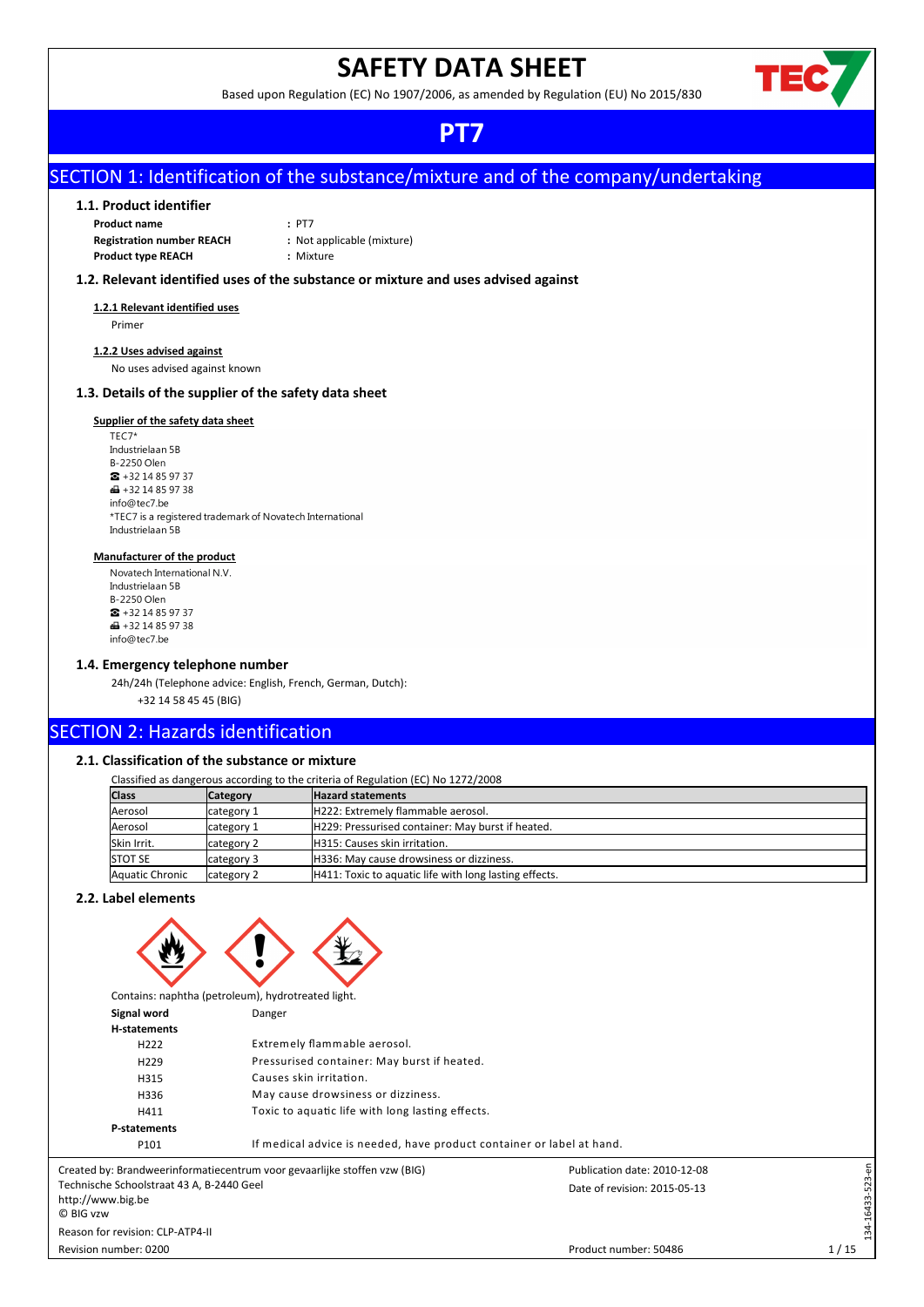| P <sub>102</sub> | Keep out of reach of children.                                                                     |
|------------------|----------------------------------------------------------------------------------------------------|
| P210             | Keep away from heat, hot surfaces, sparks, open flames and other ignition sources. No smoking.     |
| P211             | Do not spray on an open flame or other ignition source.                                            |
| P251             | Do not pierce or burn, even after use.                                                             |
| P280             | Wear protective gloves, protective clothing and eye protection/face protection.                    |
| P405             | Store locked up.                                                                                   |
| $P410 + P412$    | Protect from sunlight. Do not expose to temperatures exceeding 50 °C/122°F.                        |
| P501             | Dispose of contents/container in accordance with local/regional/national/international regulation. |
|                  |                                                                                                    |

# **2.3. Other hazards**

No other hazards known

# SECTION 3: Composition/information on ingredients

**3.1. Substances**

Not applicable

# **3.2. Mixtures**

| <b>Name</b><br><b>REACH Registration No</b>                 | <b>CAS No</b><br><b>IEC No</b> | Conc. (C)                                                                                                                                                                  | <b>Classification according to CLP Note</b>                                                                                                                |            | <b>IRemark</b>       |
|-------------------------------------------------------------|--------------------------------|----------------------------------------------------------------------------------------------------------------------------------------------------------------------------|------------------------------------------------------------------------------------------------------------------------------------------------------------|------------|----------------------|
| haphtha (petroleum), hydrotreated light<br>01-2119475133-43 | 64742-49-0<br>265-151-9        |                                                                                                                                                                            | 50% <c<75% 2;="" flam.="" h225<br="" liq.=""  ="">Asp. Tox. 1; H304<br/>Skin Irrit. 2; H315<br/><b>STOT SE 3; H336</b><br/>Aquatic Chronic 2; H411</c<75%> | (1)(2)(10) | Constituent          |
| dimethyl ether<br>01-2119472128-37                          | 115-10-6<br>l204-065-8         |                                                                                                                                                                            | 25% <c<50% 1;="" flam.="" gas="" h220<br=""  ="">Press. Gas - Liquefied gas;<br/>H<sub>280</sub></c<50%>                                                   | (1)(2)(10) | Propellant           |
| kylene<br>01-2119488216-32                                  | 1330-20-7<br>215-535-7         | 5% <c<10%< td=""><td>Flam. Lig. 3; H226<br/>Acute Tox. 4; H332<br/>Acute Tox. 4; H312<br/>Skin Irrit. 2; H315</td><td>(1)(2)(10)</td><td><b>I</b>Constituent</td></c<10%<> | Flam. Lig. 3; H226<br>Acute Tox. 4; H332<br>Acute Tox. 4; H312<br>Skin Irrit. 2; H315                                                                      | (1)(2)(10) | <b>I</b> Constituent |

(1) For H-statements in full: see heading 16

(2) Substance with a Community workplace exposure limit

(10) Subject to restrictions of Annex XVII of Regulation (EC) No. 1907/2006

# SECTION 4: First aid measures

# **4.1. Description of first aid measures**

### **General:**

If you feel unwell, seek medical advice.

# **After inhalation:**

Remove the victim into fresh air. Respiratory problems: consult a doctor/medical service.

### **After skin contact:**

Wash immediately with lots of water. Soap may be used. Take victim to a doctor if irritation persists.

**After eye contact:**

Rinse with water. Do not apply neutralizing agents. Take victim to an ophthalmologist if irritation persists.

# **After ingestion:**

Rinse mouth with water. Consult a doctor/medical service if you feel unwell.

# **4.2. Most important symptoms and effects, both acute and delayed**

**4.2.1 Acute symptoms**

**After inhalation:**

EXPOSURE TO HIGH CONCENTRATIONS: Irritation of the nasal mucous membranes. Central nervous system depression. Headache. Dizziness. Narcosis. **After skin contact:** Tingling/irritation of the skin.

**After eye contact:**

No effects known.

**After ingestion:**

No effects known.

# **4.2.2 Delayed symptoms**

No effects known.

# **4.3. Indication of any immediate medical attention and special treatment needed**

If applicable and available it will be listed below.

Reason for revision: CLP-ATP4-II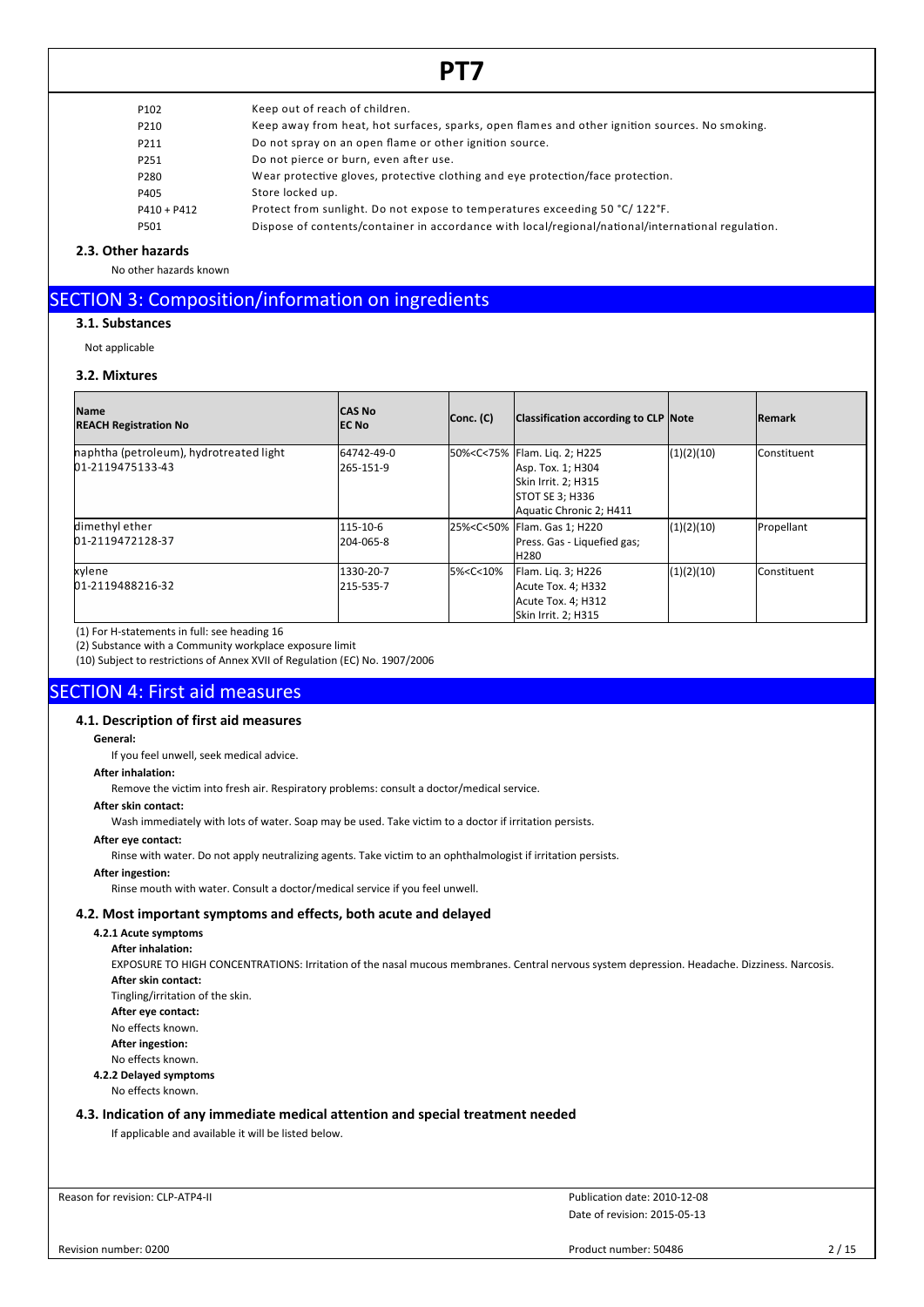# SECTION 5: Firefighting measures

# **5.1. Extinguishing media**

# **5.1.1 Suitable extinguishing media:**

Water spray. Alcohol-resistant foam. BC powder. Carbon dioxide.

# **5.1.2 Unsuitable extinguishing media:**

Solid water jet ineffective as extinguishing medium.

# **5.2. Special hazards arising from the substance or mixture**

Upon combustion: CO and CO2 are formed.

# **5.3. Advice for firefighters**

# **5.3.1 Instructions:**

If exposed to fire cool the closed containers by spraying with water. Physical explosion risk: extinguish/cool from behind cover. Do not move the load if exposed to heat. After cooling: persistant risk of physical explosion. Take account of environmentally hazardous firefighting water. Use water moderately and if possible collect or contain it.

## **5.3.2 Special protective equipment for fire-fighters:**

Gloves. Protective goggles. Head/neck protection. Protective clothing. Heat/fire exposure: compressed air/oxygen apparatus.

# SECTION 6: Accidental release measures

# **6.1. Personal precautions, protective equipment and emergency procedures**

Stop engines and no smoking. No naked flames or sparks. Spark- and explosionproof appliances and lighting equipment. **6.1.1 Protective equipment for non-emergency personnel**

See heading 8.2

# **6.1.2 Protective equipment for emergency responders**

Gloves. Protective goggles. Head/neck protection. Protective clothing.

Suitable protective clothing

See heading 8.2

# **6.2. Environmental precautions**

Dam up the liquid spill.

# **6.3. Methods and material for containment and cleaning up**

Take up liquid spill into absorbent material. Scoop absorbed substance into closing containers. Carefully collect the spill/leftovers. Clean contaminated surfaces with an excess of water. Take collected spill to manufacturer/competent authority. Wash clothing and equipment after handling.

# **6.4. Reference to other sections**

See heading 13.

# SECTION 7: Handling and storage

The information in this section is a general description. If applicable and available, exposure scenarios are attached in annex. Always use the relevant exposure scenarios that correspond to your identified use.

# **7.1. Precautions for safe handling**

Use spark-/explosionproof appliances and lighting system. Keep away from naked flames/heat. Keep away from ignition sources/sparks. Observe normal hygiene standards. Remove contaminated clothing immediately.

# **7.2. Conditions for safe storage, including any incompatibilities**

# **7.2.1 Safe storage requirements:**

Storage temperature: < 50 °C. Ventilation at floor level. Fireproof storeroom. Keep out of direct sunlight. Meet the legal requirements.

#### **7.2.2 Keep away from:**

Heat sources, ignition sources.

### **7.2.3 Suitable packaging material:**

Aerosol.

# **7.2.4 Non suitable packaging material:**

No data available

# **7.3. Specific end use(s)**

If applicable and available, exposure scenarios are attached in annex. See information supplied by the manufacturer.

# SECTION 8: Exposure controls/personal protection

# **8.1. Control parameters**

# **8.1.1 Occupational exposure**

# **a) Occupational exposure limit values**

If limit values are applicable and available these will be listed below.

**EU**

Reason for revision: CLP-ATP4-II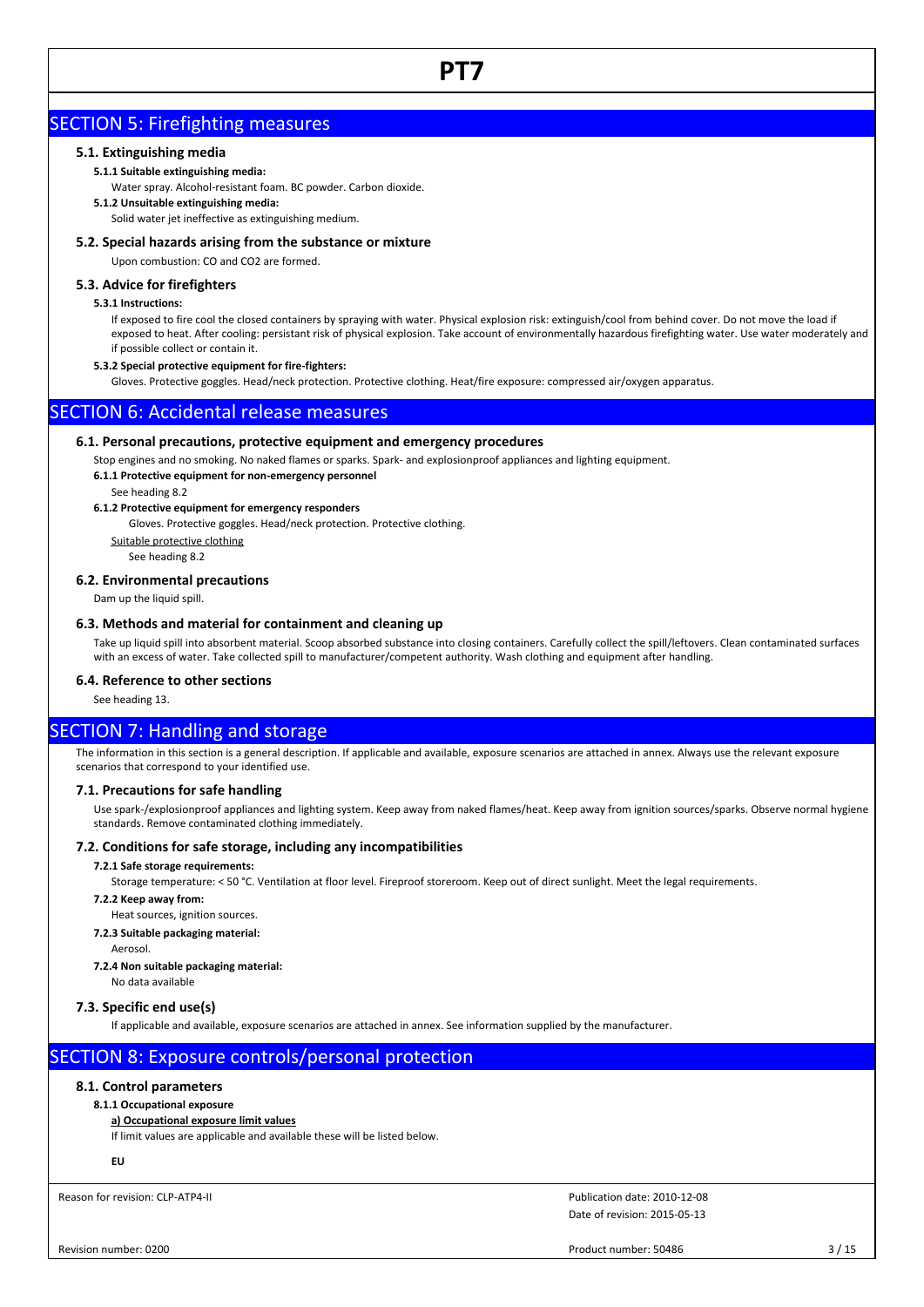| Dimethylether                                  | Time-weighted average exposure limit 8 h (Indicative occupational                                            | 1000 ppm                                   |
|------------------------------------------------|--------------------------------------------------------------------------------------------------------------|--------------------------------------------|
|                                                | exposure limit value)<br>Time-weighted average exposure limit 8 h (Indicative occupational                   | 1920 mg/m <sup>3</sup>                     |
| Xylene, mixed isomers, pure                    | exposure limit value)<br>Time-weighted average exposure limit 8 h (Indicative occupational                   | 50 ppm                                     |
|                                                | exposure limit value)                                                                                        | $221 \text{ mg/m}^3$                       |
|                                                | Time-weighted average exposure limit 8 h (Indicative occupational<br>exposure limit value)                   |                                            |
|                                                | Short time value (Indicative occupational exposure limit value)                                              | 100 ppm                                    |
|                                                | Short time value (Indicative occupational exposure limit value)                                              | 442 mg/m <sup>3</sup>                      |
| <b>Belgium</b>                                 |                                                                                                              |                                            |
| Huiles minérales (brouillards)                 | Time-weighted average exposure limit 8 h<br>Short time value                                                 | 5 mg/m <sup>3</sup><br>$10 \text{ mg/m}^3$ |
| Oxyde de diméthyle                             | Fime-weighted average exposure limit 8 h                                                                     | 1000 ppm                                   |
|                                                | Fime-weighted average exposure limit 8 h                                                                     | 1920 mg/m <sup>3</sup>                     |
| Xylène, isomères mixtes, purs                  | Time-weighted average exposure limit 8 h                                                                     | 50 ppm                                     |
|                                                | Time-weighted average exposure limit 8 h                                                                     | $221 \text{ mg/m}^3$                       |
|                                                | Short time value                                                                                             | 100 ppm                                    |
|                                                | Short time value                                                                                             | $442$ mg/m <sup>3</sup>                    |
| <b>The Netherlands</b>                         |                                                                                                              |                                            |
| Dimethylether                                  | Time-weighted average exposure limit 8 h (Public occupational exposure 496 ppm<br>limit value)               |                                            |
|                                                | Time-weighted average exposure limit 8 h (Public occupational exposure 950 mg/m <sup>3</sup><br>limit value) |                                            |
|                                                | Short time value (Public occupational exposure limit value)                                                  | 783 ppm                                    |
|                                                | Short time value (Public occupational exposure limit value)                                                  | $1500$ mg/m <sup>3</sup>                   |
| Olienevel (minerale olie)                      | Time-weighted average exposure limit 8 h (Public occupational exposure 5 mg/m <sup>3</sup><br>limit value)   |                                            |
| Xyleen (o-,m- en p-isomeren)                   | Time-weighted average exposure limit 8 h (Public occupational exposure 48 ppm<br>limit value)                |                                            |
|                                                | Time-weighted average exposure limit 8 h (Public occupational exposure 210 mg/m <sup>3</sup><br>limit value) |                                            |
|                                                | Short time value (Public occupational exposure limit value)                                                  | 100 ppm                                    |
|                                                | Short time value (Public occupational exposure limit value)                                                  | $442$ mg/m <sup>3</sup>                    |
| France                                         |                                                                                                              |                                            |
| Oxyde de diméthyle                             | Time-weighted average exposure limit 8 h (VRI: Valeur réglementaire<br>indicative)                           | 1000 ppm                                   |
|                                                | Time-weighted average exposure limit 8 h (VRI: Valeur réglementaire<br>indicative)                           | 1920 mg/m <sup>3</sup>                     |
| Xylènes, isomères mixtes, purs                 | Time-weighted average exposure limit 8 h (VRC: Valeur réglementaire<br>contraignante)                        | 50 ppm                                     |
|                                                | Time-weighted average exposure limit 8 h (VRC: Valeur réglementaire<br>contraignante)                        | $221 \,\mathrm{mg/m^3}$                    |
|                                                | Short time value (VRC: Valeur réglementaire contraignante)                                                   | 100 ppm                                    |
|                                                | Short time value (VRC: Valeur réglementaire contraignante)                                                   | 442 mg/m <sup>3</sup>                      |
| Germany                                        |                                                                                                              |                                            |
| Dimethylether                                  | Time-weighted average exposure limit 8 h (TRGS 900)                                                          | 1000 ppm                                   |
|                                                | Time-weighted average exposure limit 8 h (TRGS 900)                                                          | 1900 mg/m <sup>3</sup>                     |
| UK                                             |                                                                                                              |                                            |
| Dimethyl ether                                 | Time-weighted average exposure limit 8 h (Workplace exposure limit                                           | 400 ppm                                    |
|                                                | (EH40/2005))                                                                                                 |                                            |
|                                                | Time-weighted average exposure limit 8 h (Workplace exposure limit<br>(EH40/2005))                           | 766 mg/m <sup>3</sup>                      |
|                                                | Short time value (Workplace exposure limit (EH40/2005))                                                      | 500 ppm                                    |
|                                                | Short time value (Workplace exposure limit (EH40/2005))                                                      | 958 mg/m <sup>3</sup>                      |
| Xylene, o-,m-,p- or mixed isomers              | Time-weighted average exposure limit 8 h (Workplace exposure limit<br>(EH40/2005))                           | 50 ppm                                     |
|                                                | Time-weighted average exposure limit 8 h (Workplace exposure limit<br>(EH40/2005))                           | $220 \,\mathrm{mg/m^3}$                    |
|                                                | Short time value (Workplace exposure limit (EH40/2005))                                                      | 100 ppm                                    |
|                                                | Short time value (Workplace exposure limit (EH40/2005))                                                      | 441 mg/m <sup>3</sup>                      |
| USA (TLV-ACGIH)                                |                                                                                                              |                                            |
| Mineral oil, pure, highly and severely refined | Time-weighted average exposure limit 8 h (TLV - Adopted Value)                                               | $5 \text{ mg/m}^3$ (I)                     |
| Xylene (all isomers)                           | Time-weighted average exposure limit 8 h (TLV - Adopted Value)<br>Short time value (TLV - Adopted Value)     | 100 ppm<br>150 ppm                         |

Product number: 50486 4/15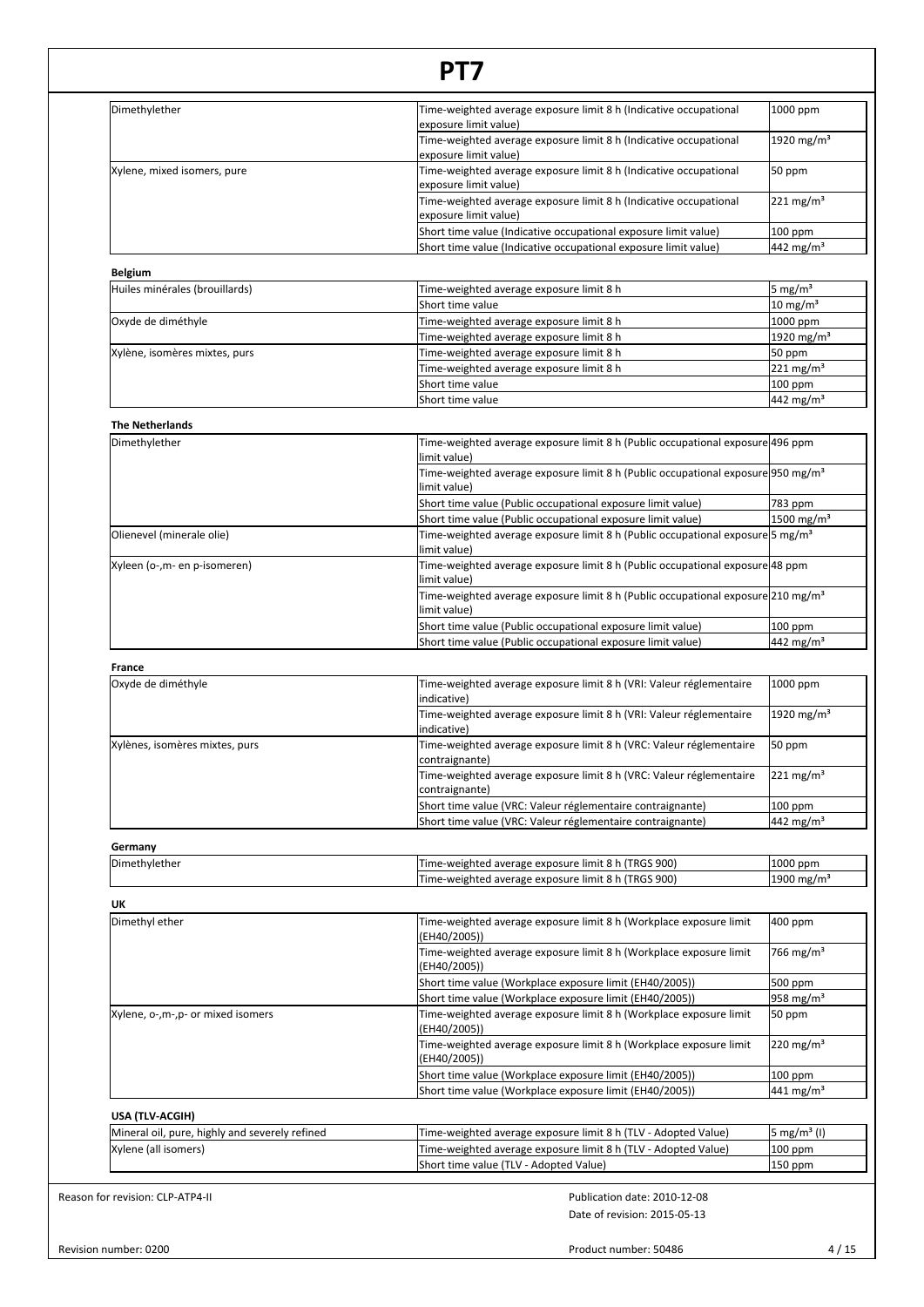(I): Inhalable fraction

**b) National biological limit values**

If limit values are applicable and available these will be listed below.

**8.1.2 Sampling methods**

If applicable and available it will be listed below.

| Oil Mist<br><br>(Mineral)                   | ΙN<br>וכטוי | 2000<br>I50Z6 |
|---------------------------------------------|-------------|---------------|
| Xvlene<br>compounds<br>(Volatile<br>Organic | ١N<br>וכטוי | 2549          |

**8.1.3 Applicable limit values when using the substance or mixture as intended**

If limit values are applicable and available these will be listed below.

# **8.1.4 DNEL/PNEC values**

**DNEL/DMEL - Workers**

| Effect level (DNEL/DMEL) | Type                                  | lValue                  | <b>IRemark</b> |
|--------------------------|---------------------------------------|-------------------------|----------------|
| DNEL                     | Long-term systemic effects inhalation | 77 mg/m <sup>3</sup>    |                |
|                          | Acute systemic effects inhalation     | $289 \,\mathrm{mg/m^3}$ |                |
|                          | Acute local effects inhalation        | $1289 \text{ mg/m}^3$   |                |
|                          | Long-term systemic effects dermal     | 180 mg/kg bw/day        |                |
| .                        |                                       |                         |                |

# **DNEL/DMEL - General population**

| xylene                          |                                       |                          |                |
|---------------------------------|---------------------------------------|--------------------------|----------------|
| <b>Effect level (DNEL/DMEL)</b> | <b>Type</b>                           | <b>Value</b>             | <b>IRemark</b> |
| <b>DNEL</b>                     | Long-term systemic effects inhalation | $14.8 \,\mathrm{mg/m^3}$ |                |
|                                 | Acute systemic effects inhalation     | $174 \text{ mg/m}^3$     |                |
|                                 | Acute local effects inhalation        | $174 \text{ mg/m}^3$     |                |
|                                 | Long-term systemic effects dermal     | 108 mg/kg bw/day         |                |
|                                 | Long-term systemic effects oral       | $1.6$ mg/kg bw/day       |                |

### **PNEC** xyler

| <u>λ γ ιστισ</u>      |                         |                |
|-----------------------|-------------------------|----------------|
| <b>Compartments</b>   | <b>Value</b>            | <b>IRemark</b> |
| Fresh water           | $0.327$ mg/l            |                |
| Marine water          | $0.327$ mg/l            |                |
| <b>ISTP</b>           | $6.58$ mg/l             |                |
| Fresh water sediment  | 12.46 mg/kg sediment dw |                |
| Marine water sediment | 12.46 mg/kg sediment dw |                |
| Soil                  | 2.31 mg/kg soil dw      |                |

# **8.1.5 Control banding**

If applicable and available it will be listed below.

#### **8.2. Exposure controls**

The information in this section is a general description. If applicable and available, exposure scenarios are attached in annex. Always use the relevant exposure scenarios that correspond to your identified use.

#### **8.2.1 Appropriate engineering controls**

Use spark-/explosionproof appliances and lighting system. Keep away from naked flames/heat. Keep away from ignition sources/sparks. Measure the concentration in the air regularly.

# **8.2.2 Individual protection measures, such as personal protective equipment**

Observe normal hygiene standards. Do not eat, drink or smoke during work.

### a) Respiratory protection:

Wear gas mask with filter type A if conc. in air > exposure limit.

# b) Hand protection:

Gloves.

c) Eye protection:

### Protective goggles.

d) Skin protection:

# Head/neck protection. Protective clothing.

**8.2.3 Environmental exposure controls:**

See headings 6.2, 6.3 and 13

# SECTION 9: Physical and chemical properties

# **9.1. Information on basic physical and chemical properties**

| Physical form           | Aerosol                                          |
|-------------------------|--------------------------------------------------|
| <b>Odour</b>            | Characteristic odour                             |
| Odour threshold         | No data available                                |
| <b>Colour</b>           | Variable in colour, depending on the composition |
| Particle size           | No data available                                |
| <b>Explosion limits</b> | $0.6 - 26.2$ vol %                               |
| Flammability            | Extremely flammable aerosol.                     |
| Log Kow                 | Not applicable (mixture)                         |
| Dynamic viscosity       | No data available                                |

Reason for revision: CLP-ATP4-II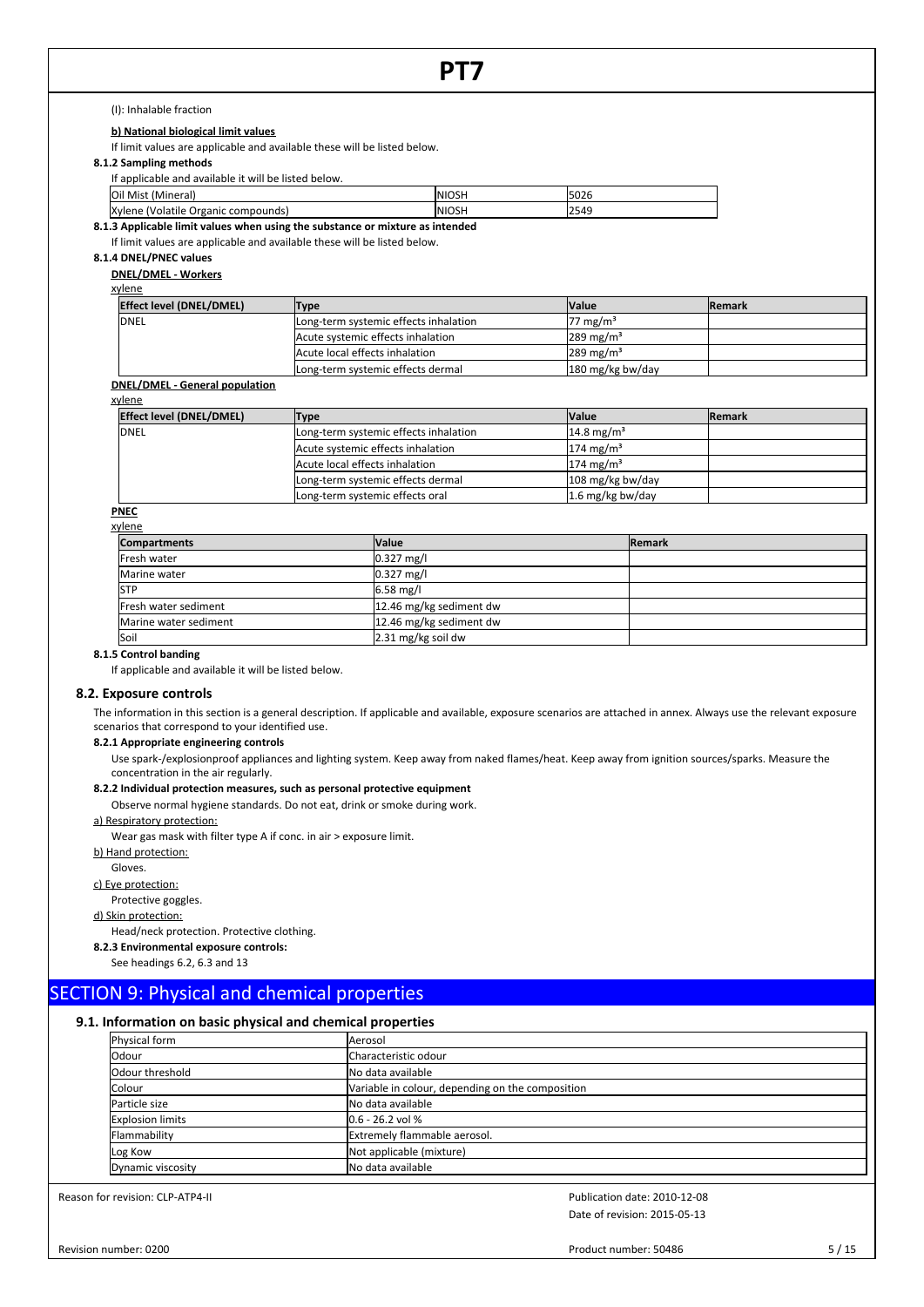| Kinematic viscosity         | No data available                                      |
|-----------------------------|--------------------------------------------------------|
| Melting point               | No data available                                      |
| <b>Boiling point</b>        | No data available                                      |
| Flash point                 | <b>I</b> No data available                             |
| Evaporation rate            | INo data available                                     |
| Relative vapour density     | l> 1                                                   |
| Vapour pressure             | 4000 hPa                                               |
| Solubility                  | linsoluble                                             |
| Relative density            | 0.70:20 °C                                             |
| Decomposition temperature   | No data available                                      |
| Auto-ignition temperature   | INo data available                                     |
| <b>Explosive properties</b> | No chemical group associated with explosive properties |
| Oxidising properties        | No chemical group associated with oxidising properties |
| lрН                         | No data available                                      |

# **9.2. Other information**

Absolute density 707 kg/m<sup>3</sup> ; 20 °C

# SECTION 10: Stability and reactivity

# **10.1. Reactivity**

May be ignited by sparks.

# **10.2. Chemical stability**

Stable under normal conditions.

# **10.3. Possibility of hazardous reactions**

No data available.

# **10.4. Conditions to avoid**

Use spark-/explosionproof appliances and lighting system. Keep away from naked flames/heat. Keep away from ignition sources/sparks.

# **10.5. Incompatible materials**

No data available.

# **10.6. Hazardous decomposition products**

Upon combustion: CO and CO2 are formed.

# SECTION 11: Toxicological information

# **11.1. Information on toxicological effects**

**11.1.1 Test results**

# **Acute toxicity**

PT7

# No (test)data on the mixture available naphtha (petroleum), hydrotreated light

| iaphtha (petroleum), hydrotreated light |                   |                           |                                    |                      |                                  |                              |               |
|-----------------------------------------|-------------------|---------------------------|------------------------------------|----------------------|----------------------------------|------------------------------|---------------|
| <b>Route of exposure</b>                | <b>IParameter</b> | <b>IMethod</b>            | <b>Value</b>                       | <b>Exposure time</b> | Species                          | <b>Value</b>                 | <b>Remark</b> |
|                                         |                   |                           |                                    |                      |                                  | <b>determination</b>         |               |
| <b>Oral</b>                             | ILD50             | Equivalent to OECD<br>401 | $\cdot$ 5000 mg/kg bw              |                      | Rat (male/female)                | Experimental value           |               |
| Dermal                                  | ILD <sub>50</sub> | Equivalent to OECD<br>402 | $\cdot$ 2000 mg/kg bw              | 24 h                 | <b>I</b> Rabbit<br>(male/female) | <b>IExperimental value l</b> |               |
| Inhalation (vapours) ILC50              |                   | Equivalent to OECD<br>403 | $\cdot$ 5610 mg/m <sup>3</sup> air | 14 h                 | Rat (male/female)                | <b>Calculated value</b>      |               |

xylene

| <b>Route of exposure</b> | <b>IParameter Method</b> |                                | <b>Value</b>    | <b>Exposure time</b> | <b>Species</b>     | <b>Value</b>         | <b>Remark</b> |
|--------------------------|--------------------------|--------------------------------|-----------------|----------------------|--------------------|----------------------|---------------|
|                          |                          |                                |                 |                      |                    | <b>determination</b> |               |
| <b>lOral</b>             | LD <sub>50</sub>         | Equivalent to EU<br>Method B.1 | $3523$ mg/kg bw |                      | <b>IRat (male)</b> | Experimental value   |               |
| <b>IDermal</b>           |                          |                                | category 4      |                      |                    | <b>JAnnex VI</b>     |               |
| Inhalation (vapours)     |                          |                                | category 4      |                      |                    | <b>JAnnex VI</b>     |               |

Judgement is based on the relevant ingredients

# **Conclusion**

Not classified for acute toxicity

# **Corrosion/irritation**

# PT7

No (test)data on the mixture available

Reason for revision: CLP-ATP4-II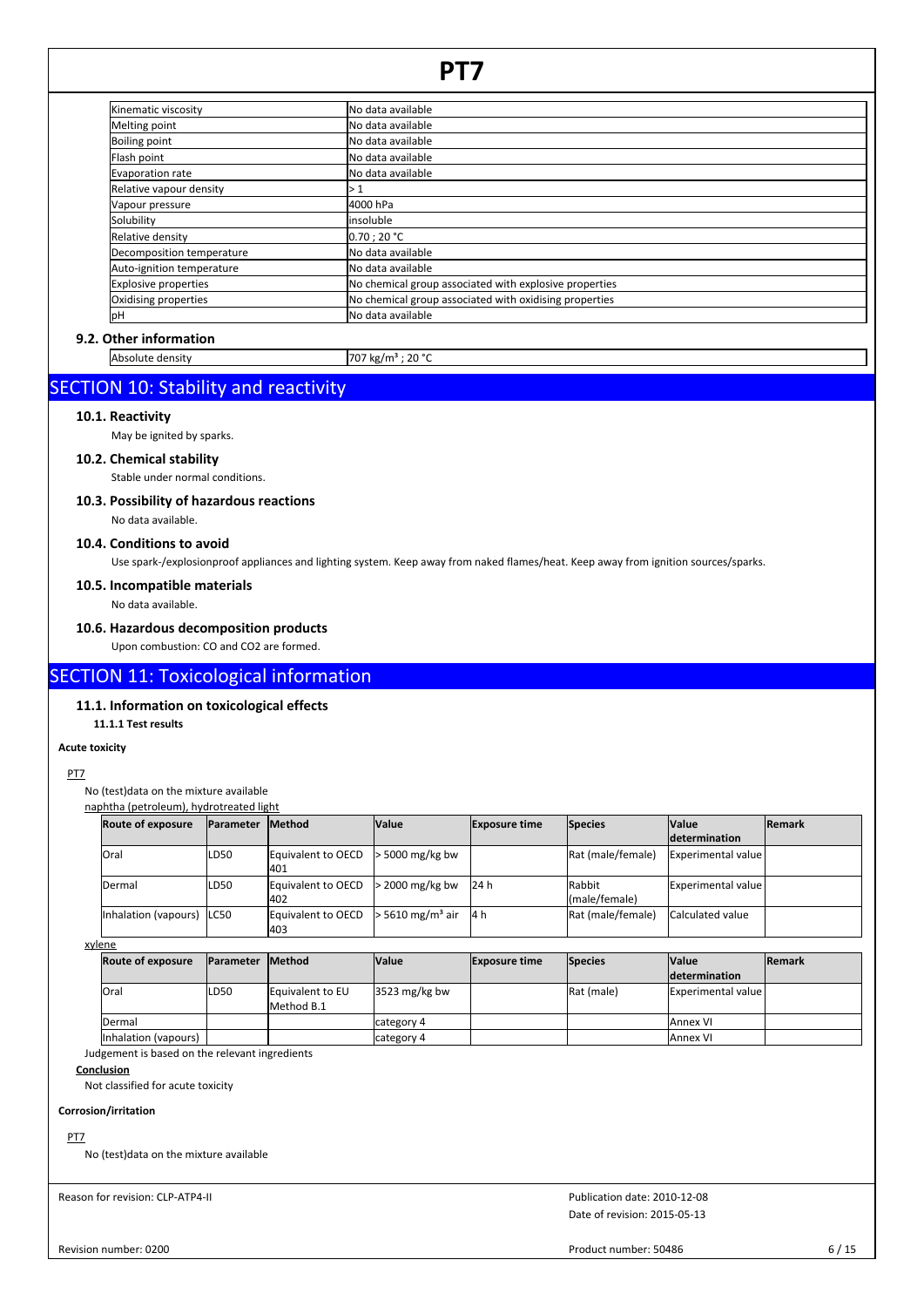# naphtha (petroleum), hydrotreated light

| <b>Route of exposure Result</b> |                   | <b>Method</b>             | <b>Exposure time</b> | Time point                  | Species      | <b>Value</b>                        | <b>Remark</b> |
|---------------------------------|-------------------|---------------------------|----------------------|-----------------------------|--------------|-------------------------------------|---------------|
|                                 |                   |                           |                      |                             |              | <b>determination</b>                |               |
| Eye                             | Not irritating    | Equivalent to OECD<br>405 |                      | 24; 48; 72 hours            | Rabbit       | Experimental value Single treatment |               |
| <b>ISkin</b>                    | <b>Irritating</b> | <b>OECD 404</b>           | l4 h                 | 1; 24; 48; 72; 168<br>hours | Rabbit       | Experimental value                  |               |
| <b>Inhalation</b><br>(vapours)  | Not irritating    |                           | ı1 h                 |                             | <b>Human</b> | Experimental value                  |               |

# xylene

| <b>Route of exposure Result</b> |                     | <b>Method</b>    | <b>Exposure time</b> | Time point       | <b>Species</b> | <b>Value</b>               | Remark |
|---------------------------------|---------------------|------------------|----------------------|------------------|----------------|----------------------------|--------|
|                                 |                     |                  |                      |                  |                | <b>determination</b>       |        |
| Eye                             | Moderately          |                  |                      | 24; 48; 72 hours | Rabbit         | Experimental value         |        |
|                                 | lirritating         |                  |                      |                  |                |                            |        |
| <b>ISkin</b>                    | <b>I</b> Moderately | Draize Skin Test | 124 h - 72 h         | 24; 72 hours     | Rabbit         | <b>IExperimental value</b> |        |
|                                 | lirritating         |                  |                      |                  |                |                            |        |
| <b>Inhalation</b>               | <b>Irritating</b>   |                  | l4 h                 |                  | <b>Human</b>   |                            |        |
| (vapours)                       |                     |                  |                      |                  |                |                            |        |

Classification is based on the relevant ingredients

# **Conclusion**

Causes skin irritation.

Not classified as irritating to the eyes

# **Respiratory or skin sensitisation**

# PT7

No (test)data on the mixture available naphtha (petroleum), hydrotreated light

| Route of exposure Result |                 | lMethod                   | <b>Exposure time</b> | <b>Observation time Species</b><br><b>Ipoint</b> | <b>Nalue determination Remark</b>    |  |
|--------------------------|-----------------|---------------------------|----------------------|--------------------------------------------------|--------------------------------------|--|
| lSkin                    | Not sensitizing | Equivalent to OECD<br>406 | 16 h                 | <b>24: 48 hours</b>                              | Guinea pig (male) Experimental value |  |

# xylene

| Route of exposure Result                       |                 | <b>IMethod</b> | <b>Exposure time</b> | <b>Observation time Species</b><br><b>Ipoint</b> |        | Value determination Remark |  |  |  |
|------------------------------------------------|-----------------|----------------|----------------------|--------------------------------------------------|--------|----------------------------|--|--|--|
| <b>Skin</b>                                    | Not sensitizing | lOECD 429      |                      |                                                  | lMouse | <b>Experimental value</b>  |  |  |  |
| Judgement is based on the relevant ingredients |                 |                |                      |                                                  |        |                            |  |  |  |

# **Conclusion**

Not classified as sensitizing for skin

# **Specific target organ toxicity**

# PT7

No (test)data on the mixture available naphtha (petroleum), hydrotreated light

|                                       |                                  |                                                         |                  |                                                      | <b>Exposure time</b>                                                                       | <b>Species</b> | <b>Value</b><br><i>determination</i>                                             |
|---------------------------------------|----------------------------------|---------------------------------------------------------|------------------|------------------------------------------------------|--------------------------------------------------------------------------------------------|----------------|----------------------------------------------------------------------------------|
| <b>INOEL</b>                          | <b>Subacute</b><br>toxicity test | < 500 mg/kg                                             | Kidney           | No effect                                            | 4 weeks (5<br>days/week)                                                                   | Rat (male)     | Experimental<br>lvalue                                                           |
| <b>NOAEL</b> local<br><b>leffects</b> |                                  | $< 200$ mg/kg                                           |                  |                                                      | 4 weeks (6h/day, 3<br>days/week)                                                           |                | Experimental<br>lvalue                                                           |
| <b>INOAEC</b>                         |                                  |                                                         |                  |                                                      | 107 weeks (6h/day,<br>5 days/week) - 109<br>weeks (6h/day, 5<br>days/week)                 |                | Experimental<br>lvalue                                                           |
| <b>LOAEL</b>                          |                                  |                                                         |                  |                                                      | l1 h                                                                                       |                | Experimental<br>value                                                            |
|                                       |                                  | Equivalent to<br>OECD 410<br>Equivalent to<br>lOECD 453 | bw/day<br>bw/day | Skin<br>1402 mg/m <sup>3</sup> air General<br>system | No effect<br>No effect<br>4320 mg/m <sup>3</sup> air Central nervous neurotoxic<br>effects |                | Rabbit<br>(male/female)<br>Rat<br>(male/female)<br><b>Human</b><br>(male/female) |

| <u></u>                       |               |                   |                               |              |               |                                |                |                      |  |  |
|-------------------------------|---------------|-------------------|-------------------------------|--------------|---------------|--------------------------------|----------------|----------------------|--|--|
| Route of exposure   Parameter |               | <b>Method</b>     | <b>Value</b>                  | <b>Organ</b> | <b>Effect</b> | <b>Exposure time</b>           | <b>Species</b> | <b>Value</b>         |  |  |
|                               |               |                   |                               |              |               |                                |                | <b>determination</b> |  |  |
| Oral (stomach                 | LOAEL         | Equivalent to     | $150 \text{ mg/kg}$           | Liver        | Weight gain   | $90$ days $(1x/day)$           | Rat (male)     | Experimental         |  |  |
| tube)                         |               | <b>OECD 408</b>   | bw/day                        |              |               |                                |                | lvalue               |  |  |
| Oral (stomach                 | INOAEL        | Equivalent to     | $150 \text{ mg/kg}$           | Liver        | No effect     | $90$ days $(1x/day)$           | Rat (female)   | Experimental         |  |  |
| tube)                         |               | <b>OECD 408</b>   | bw/dav                        |              |               |                                |                | lvalue               |  |  |
| <b>Inhalation</b>             | <b>INOAEC</b> | <b>Subchronic</b> | $\geq$ 3515 mg/m <sup>3</sup> |              | No effect     | 13 weeks (6h/day, 5 Rat (male) |                | Experimental         |  |  |
| (vapours)                     |               | toxicity test     |                               |              |               | days/week)                     |                | lvalue               |  |  |

Classification is based on the relevant ingredients

# **Conclusion**

May cause drowsiness or dizziness. Not classified for subchronic toxicity

Reason for revision: CLP-ATP4-II

Date of revision: 2015-05-13 Publication date: 2010-12-08

Revision number: 0200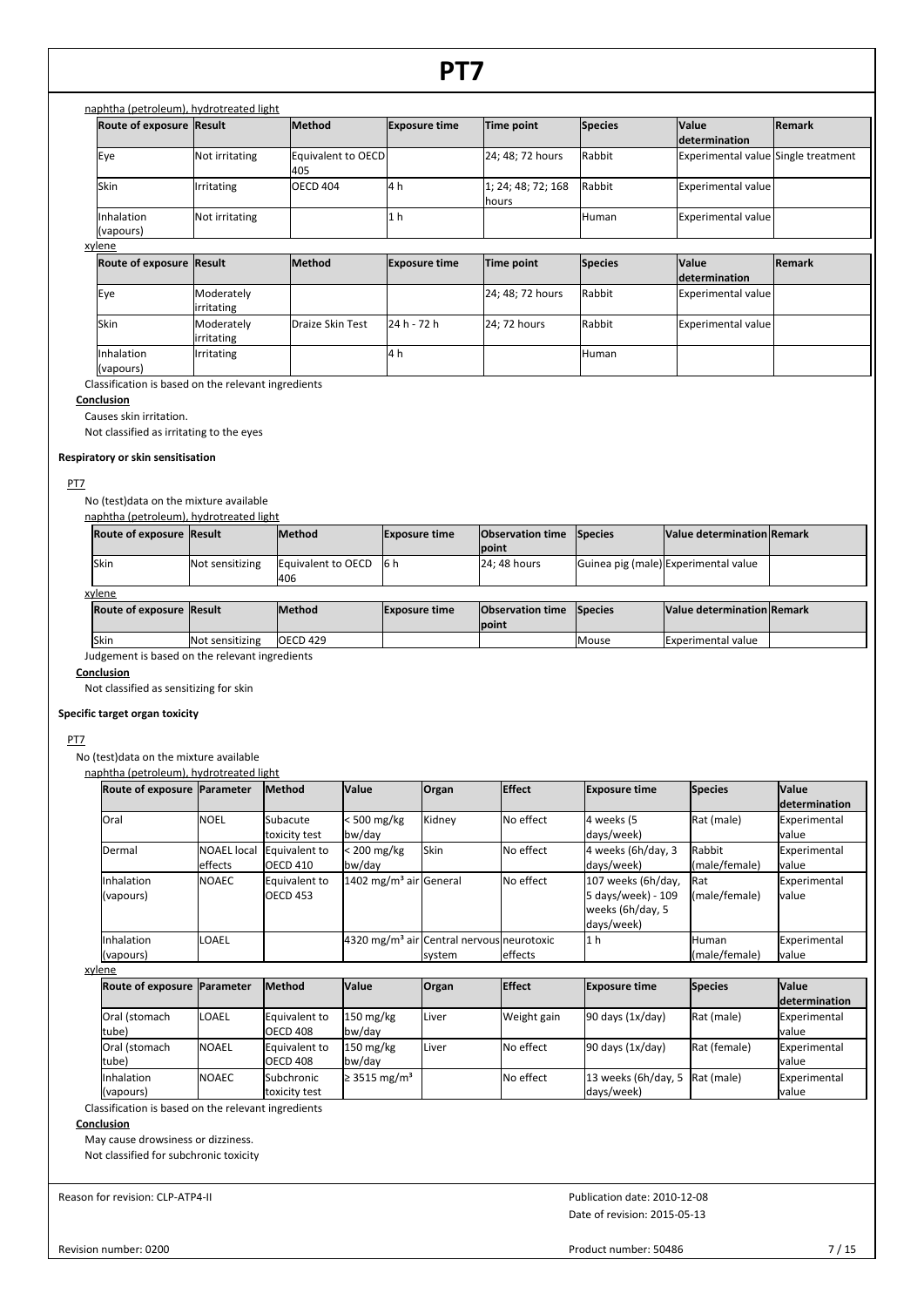# **Mutagenicity (in vitro)**

# PT<sub>7</sub>

No (test)data on the mixture available naphtha (petroleum), hydrotreated light

|        | naphtha (petroleum), hydrotreated light |                        |                          |                  |                           |
|--------|-----------------------------------------|------------------------|--------------------------|------------------|---------------------------|
|        | <b>Result</b>                           | <b>Method</b>          | Test substrate           | <b>IEffect</b>   | Value determination       |
|        | Negative with metabolic                 | Equivalent to OECD 476 | Mouse (lymphoma L5178Y   | <b>No effect</b> | Experimental value        |
|        | activation, negative without            |                        | cells)                   |                  |                           |
|        | Imetabolic activation                   |                        |                          |                  |                           |
|        | Negative with metabolic                 | Equivalent to OECD 471 | Bacteria (S.typhimurium) | <b>No effect</b> | <b>Experimental value</b> |
|        | activation, negative without            |                        |                          |                  |                           |
|        | Imetabolic activation                   |                        |                          |                  |                           |
| xylene |                                         |                        |                          |                  |                           |

| <b>y</b> 1 C 1 1 C           |                              |                             |                |                            |
|------------------------------|------------------------------|-----------------------------|----------------|----------------------------|
| <b>Result</b>                | <b>Method</b>                | Test substrate              | <b>IEffect</b> | Value determination        |
| Negative with metabolic      | Equivalent or similar to EU  | Chinese hamster ovary (CHO) |                | <b>Experimental value</b>  |
| activation, negative without | Method B.10                  |                             |                |                            |
| Imetabolic activation        |                              |                             |                |                            |
| Negative with metabolic      | Equivalent to EU Method B.19 | Chinese hamster ovary (CHO) |                | <b>IExperimental value</b> |
| activation, negative without |                              |                             |                |                            |
| Imetabolic activation        |                              |                             |                |                            |

# **Mutagenicity (in vivo)**

# PT7

No (test)data on the mixture available

### naphtha (petroleum), hydrotreated light

| Result   | lMethod            | <b>Exposure time</b> | Test substrate     | <b>Organ</b> | Value determination       |  |  |  |  |  |
|----------|--------------------|----------------------|--------------------|--------------|---------------------------|--|--|--|--|--|
| Negative | Equivalent to OECD | $5 \text{ day}(s)$   | <b>IRat (male)</b> |              | <b>Experimental value</b> |  |  |  |  |  |
|          | 1475               |                      |                    |              |                           |  |  |  |  |  |
| xylene   |                    |                      |                    |              |                           |  |  |  |  |  |
| . .      | <b>Inc. </b>       |                      | .                  | $\sim$       | .                         |  |  |  |  |  |

| Result   | Method                    | <b>Exposure time</b> | <b>Test substrate</b> | <b>Organ</b> | Value determination |  |  |  |
|----------|---------------------------|----------------------|-----------------------|--------------|---------------------|--|--|--|
| Negative | auivalent to OECD<br>1478 |                      | Mouse (male/female)   |              | Experimental value  |  |  |  |
| .        |                           |                      |                       |              |                     |  |  |  |

Judgement is based on the relevant ingredients

# **Conclusion**

Not classified for mutagenic or genotoxic toxicity

# **Carcinogenicity**

# PT7

No (test)data on the mixture available

|        |                 | naphtha (petroleum), hydrotreated light |                 |              |                      |              |                 |              |                      |  |  |
|--------|-----------------|-----------------------------------------|-----------------|--------------|----------------------|--------------|-----------------|--------------|----------------------|--|--|
|        | <b>Route of</b> | <b>Parameter</b>                        | <b>Method</b>   | <b>Value</b> | <b>Exposure time</b> | Species      | <b>Effect</b>   | <b>Organ</b> | <b>Value</b>         |  |  |
|        | exposure        |                                         |                 |              |                      |              |                 |              | <b>determination</b> |  |  |
|        | Dermal          | <b>NOAEL</b>                            | Equivalent to   | $0.05$ ml    | 102 weeks (3)        | Mouse (male) | No carcinogenic |              | Experimental         |  |  |
|        |                 |                                         | <b>OECD 451</b> |              | ltimes/week)         |              | effect          |              | Ivalue               |  |  |
| xylene |                 |                                         |                 |              |                      |              |                 |              |                      |  |  |
|        |                 |                                         |                 |              |                      |              |                 |              |                      |  |  |

| vicile                                                |            |                                   |                      |                |               |                 |              |                       |  |  |
|-------------------------------------------------------|------------|-----------------------------------|----------------------|----------------|---------------|-----------------|--------------|-----------------------|--|--|
| <b>Method</b><br><b>Route of</b><br><b>IParameter</b> |            | <b>Value</b>                      | <b>Exposure time</b> | <b>Species</b> | <b>Effect</b> | <b>Organ</b>    | <b>Value</b> |                       |  |  |
| exposure                                              |            |                                   |                      |                |               |                 |              | <b>Idetermination</b> |  |  |
| lOral                                                 | Dose level | Equivalent to EU $\geq$ 500 mg/kg |                      | 103 weeks (5   | <b>Rat</b>    | No carcinogenic |              | <b>IExperimental</b>  |  |  |
|                                                       |            | Method B.32                       | lbw/dav              | ldavs/week)    | (male/female) | effect          |              | Ivalue                |  |  |

Judgement is based on the relevant ingredients

# **Conclusion**

Not classified for carcinogenicity

# **Reproductive toxicity**

# PT<sub>7</sub>

No (test)data on the mixture available naphtha (petroleum), hydrotreated light

| Haphtha (petroleum), myuroti cateu light |                   |               |                                         |                              |               |               |                 |                |
|------------------------------------------|-------------------|---------------|-----------------------------------------|------------------------------|---------------|---------------|-----------------|----------------|
|                                          | <b>IParameter</b> | <b>Method</b> | <b>Value</b>                            | <b>Exposure time Species</b> |               | <b>Effect</b> | <b>Organ</b>    | <b>Value</b>   |
|                                          |                   |               |                                         |                              |               |               |                 | ldetermination |
| Developmental toxicity                   | <b>INOAEL</b>     | Equivalent to | 23900 mg/m <sup>3</sup>                 | 14 days                      | <b>IRat</b>   | No effect     | <b>I</b> Foetus | Experimental   |
|                                          |                   | OECD 414      | lair                                    | (6h/day)                     |               |               |                 | lvalue         |
| Maternal toxicity                        | <b>INOAEL</b>     | Equivalent to | 23900 mg/m <sup>3</sup>                 | $14 \text{ day(s)}$          | Rat           | No effect     |                 | Experimental   |
|                                          |                   | OECD 414      | lair                                    |                              |               |               |                 | lvalue         |
| Effects on fertility                     | NOAEC (P/F1)      | Equivalent to | $\geq$ 20000 mg/m <sup>3</sup> 10 weeks |                              | Rat           | No effect     |                 | Experimental   |
|                                          |                   | OECD 416      | lair                                    | (6h/day, 7                   | (male/female) |               |                 | lvalue         |
|                                          |                   |               |                                         | days/week)                   |               |               |                 |                |

Reason for revision: CLP-ATP4-II

Date of revision: 2015-05-13 Publication date: 2010-12-08

Revision number: 0200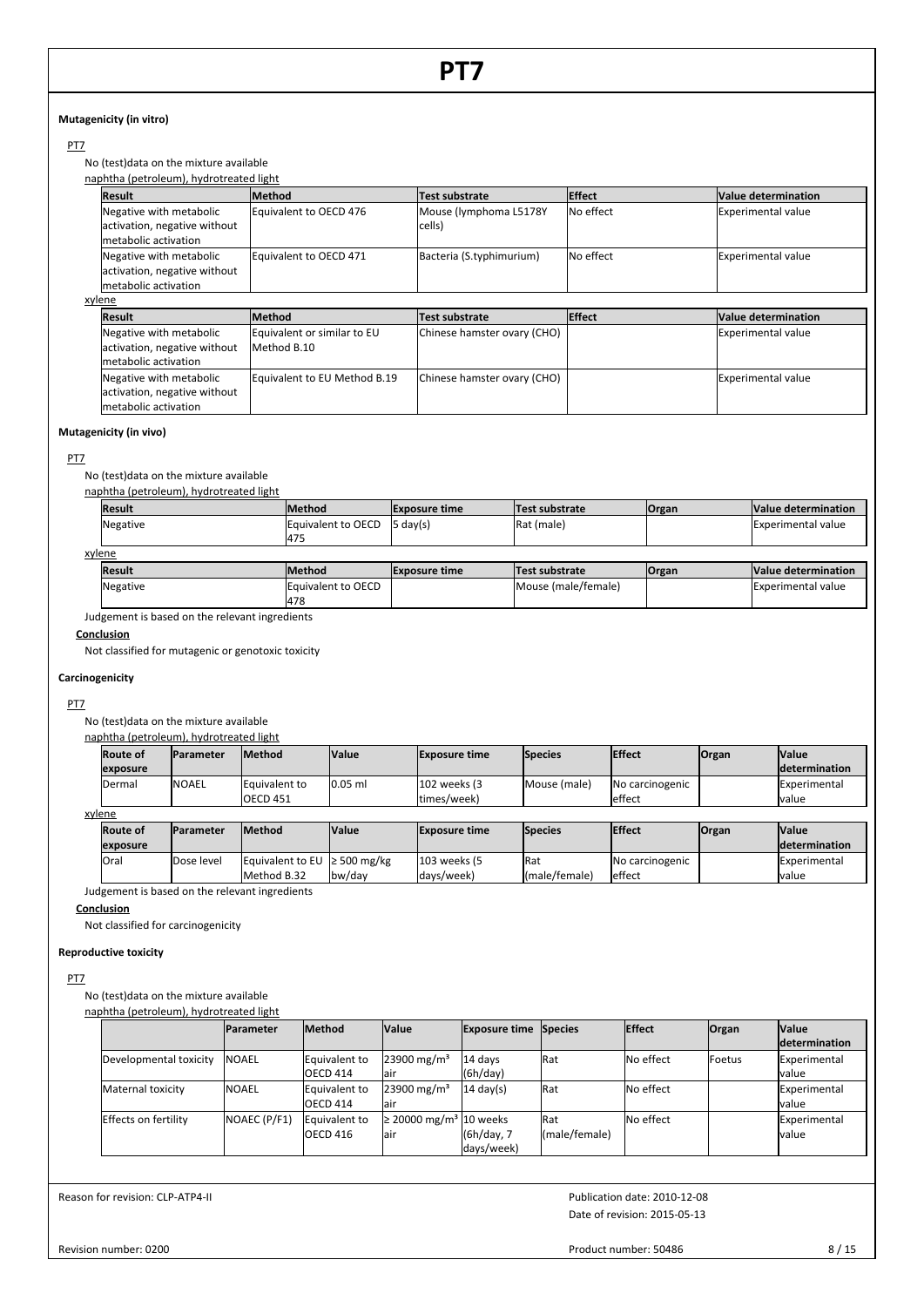# xylene

|                        | Parameter     | <b>Method</b>                 | <b>Value</b>   | <b>Exposure time</b> | Species              | Effect    | <b>Organ</b> | <b>Value</b><br><b>determination</b> |
|------------------------|---------------|-------------------------------|----------------|----------------------|----------------------|-----------|--------------|--------------------------------------|
| Developmental toxicity | <b>INOAEC</b> | Equivalent to<br>OECD 414     | $100$ ppm      | 15 days<br>(6h/day)  | Rat<br>(male/female) | No effect |              | Experimental<br><b>I</b> value       |
| Maternal toxicity      | <b>INOAEC</b> | OECD 414                      | 500 ppm        | 15 days<br>(6h/day)  | Rat                  | No effect |              | Experimental<br><b>I</b> value       |
| Effects on fertility   | NOAEC (P)     | <b>IEPA OPPTS</b><br>870.3800 | $\geq 500$ ppm | 70 days<br>(6h/day)  | Rat<br>(male/female) | No effect |              | Experimental<br><b>I</b> value       |
|                        | NOAEC (F1)    | <b>IEPA OPPTS</b><br>870.3800 | $\geq 500$ ppm | 70 days<br>(6h/day)  | Rat<br>(male/female) | No effect |              | Experimental<br><b>I</b> value       |

Judgement is based on the relevant ingredients

# **Conclusion**

Not classified for reprotoxic or developmental toxicity

### **Toxicity other effects**

PT7

No (test)data on the mixture available

### **Chronic effects from short and long-term exposure**

PT7

No effects known.

# SECTION 12: Ecological information

# **12.1. Toxicity**

# PT7

No (test)data on the mixture available

| naphtha (petroleum), hydrotreated light         |                  |                 |              |                     |                                                   |                                    |                            |                                           |
|-------------------------------------------------|------------------|-----------------|--------------|---------------------|---------------------------------------------------|------------------------------------|----------------------------|-------------------------------------------|
|                                                 | <b>Parameter</b> | Method          | Value        | <b>Duration</b>     | <b>Species</b>                                    | Test design                        | Fresh/salt<br><b>water</b> | Value determination                       |
| Acute toxicity fishes                           | <b>LL50</b>      | <b>OECD 203</b> | $10$ mg/l    | 96 h                | Oncorhynchus<br>mykiss                            | Semi-static<br>system              | Fresh water                | Experimental value;<br><b>GLP</b>         |
| Acute toxicity crustacea                        | <b>EL50</b>      | <b>OECD 202</b> | 4.5 mg/l     | 48h                 | Daphnia magna                                     | Static system Fresh water          |                            | Experimental value;<br>GLP                |
| Toxicity algae and other aquatic EL50<br>plants |                  | <b>OECD 201</b> | $3.1$ mg/l   | 72 h                | Pseudokirchnerie Static system<br>lla subcapitata |                                    | Fresh water                | Experimental value;<br>GLP                |
| Long-term toxicity fish                         | <b>NOELR</b>     | <b>OECD 204</b> | $2.6$ mg/l   | $14 \text{ day}(s)$ | Pimephales<br>promelas                            | Semi-static<br>system              | Fresh water                | Experimental value;<br><b>GLP</b>         |
| Long-term toxicity aquatic<br>lcrustacea        | <b>NOELR</b>     | <b>OECD 211</b> | $2.6$ mg/l   | $21$ day(s)         | Daphnia magna                                     | Semi-static<br>system              | Fresh water                | Experimental value;<br><b>GLP</b>         |
| Toxicity aquatic micro-<br>organisms            | <b>EC50</b>      |                 | 15.41 mg/l   | 40 h                | Tetrahymena<br>pyriformis                         |                                    | Fresh water                | QSAR; Growth<br>linhibition               |
| xylene                                          |                  |                 |              |                     |                                                   |                                    |                            |                                           |
|                                                 | Parameter        | Method          | Value        | <b>Duration</b>     | <b>Species</b>                                    | Test design                        | Fresh/salt<br><b>water</b> | Value determination                       |
| Acute toxicity fishes                           | <b>LC50</b>      | <b>OECD 203</b> | $2.6$ mg/l   | 96 h                | Oncorhynchus<br>mykiss                            | Static system Fresh water          |                            | Read-across; Lethal                       |
| Acute toxicity crustacea                        | <b>EC50</b>      |                 | 3.82 mg/l    | 48h                 | Daphnia magna                                     | Flow-through Fresh water<br>system |                            | Read-across                               |
| Toxicity algae and other aquatic EC50<br>plants |                  | <b>OECD 201</b> | $4.36$ mg/l  | 73h                 | Pseudokirchnerie<br>lla subcapitata               | Static system Fresh water          |                            | Experimental value;<br><b>Growth rate</b> |
| Long-term toxicity fish                         | <b>NOEC</b>      |                 | $> 1.3$ mg/l | 56 day(s)           | Oncorhynchus<br>mykiss                            | Flow-through Fresh water<br>system |                            | Experimental value;<br>Lethal             |
| Long-term toxicity aquatic<br>crustacea         | <b>NOEC</b>      | <b>US EPA</b>   | $1.17$ mg/l  | 7 day(s)            | Ceriodaphnia<br>dubia                             |                                    | Fresh water                | Read-across:<br>Reproduction              |

Classification is based on the relevant ingredients

# **Conclusion**

Toxic to aquatic life with long lasting effects.

# **12.2. Persistence and degradability**

naphtha (petroleum), hydrotreated light

| <b>Biodegradation water</b> |  |
|-----------------------------|--|
|-----------------------------|--|

| IMethod                                                 | <b>Nalue</b>               | lDu<br>ration | <b>Va</b><br>termination     |
|---------------------------------------------------------|----------------------------|---------------|------------------------------|
| 2015<br>ΟF<br>™est<br>$12, -11$<br>$I = 1$<br>ttle<br>- | ഥ ം<br>$\sim$<br>uu<br>ΖΟ. | 128<br>davls  | <b>Experimental</b><br>value |

Reason for revision: CLP-ATP4-II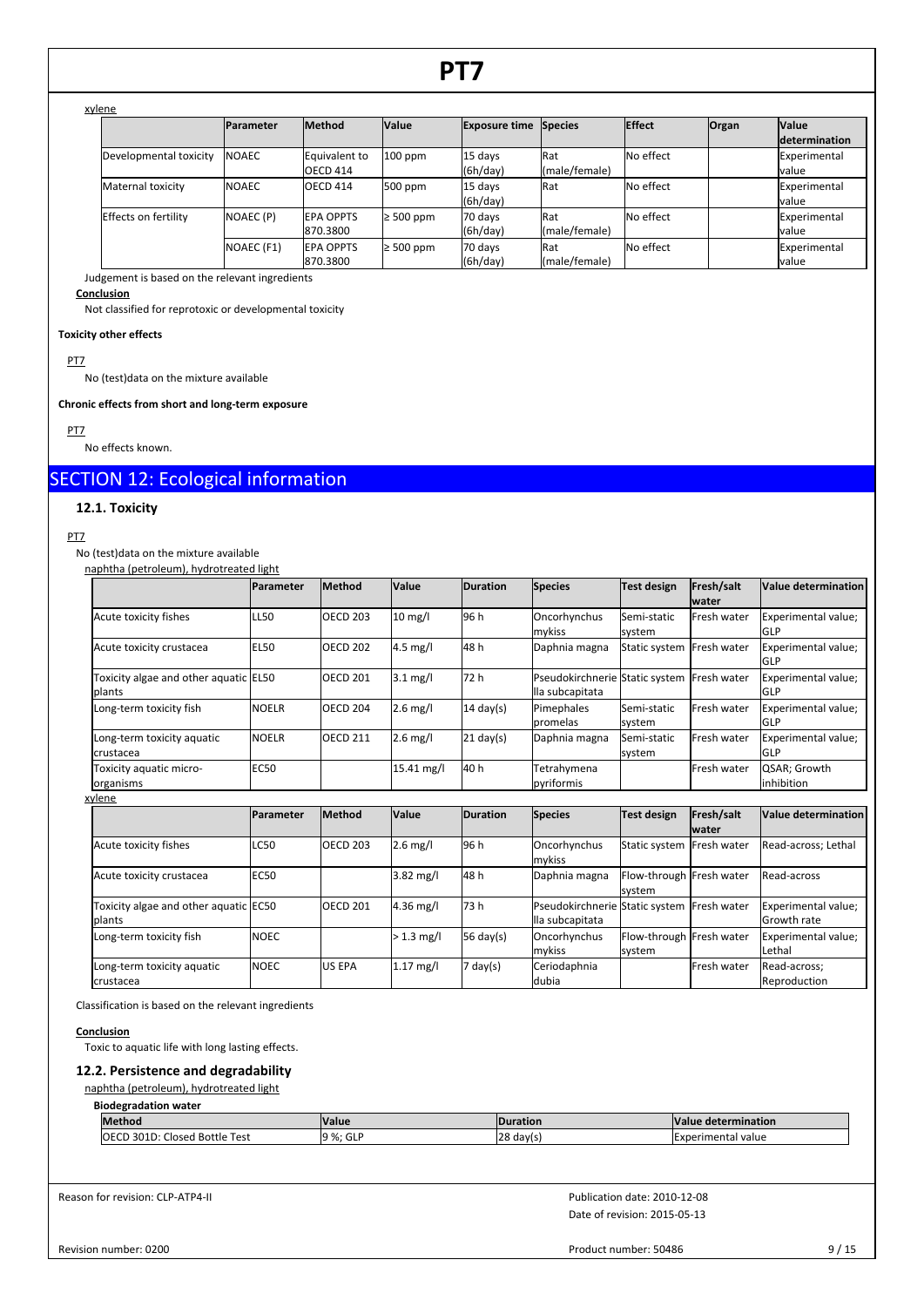### xylene

**Biodegradation water**

| --------------------                           |              |                                            |                     |  |
|------------------------------------------------|--------------|--------------------------------------------|---------------------|--|
| <b>Method</b>                                  | <b>Value</b> | <b>IDuration</b>                           | Value determination |  |
| OECD 301: Ready Biodegradability               | 100 %        | <b>Experimental value</b><br>: day(s)<br>ᄔ |                     |  |
| <b>OECD 301F: Manometric Respirometry Test</b> | 87.8 %: GLP  | $ 28 \text{ day}(s) $                      | Read-across         |  |

**Conclusion**

Contains non readily biodegradable component(s)

# **12.3. Bioaccumulative potential**

# PT7

**Log Kow**

| <b>Method</b><br><b>IRemark</b> |                                   | <b>Value</b> | perature | $\mathbf{M}$<br>determination<br>valu |
|---------------------------------|-----------------------------------|--------------|----------|---------------------------------------|
|                                 | . Not<br>(mixture<br>: applicable |              |          |                                       |

naphtha (petroleum), hydrotreated light

# **BCF fishes**

| <b>Method</b> | <b>Value</b>     | <b>Duration</b> |                    | Value determination                   |  |  |  |  |  |  |
|---------------|------------------|-----------------|--------------------|---------------------------------------|--|--|--|--|--|--|
|               | $12.6 - 223.87;$ |                 |                    | <b>IRead-across</b>                   |  |  |  |  |  |  |
|               | Calculated value |                 |                    |                                       |  |  |  |  |  |  |
| Log Kow       |                  |                 |                    |                                       |  |  |  |  |  |  |
|               |                  | <b>Value</b>    | <b>Temperature</b> | Value determination                   |  |  |  |  |  |  |
|               |                  | $2.4 - 5.7$     | 123 °C             | <b>Experimental value</b>             |  |  |  |  |  |  |
|               |                  | <b>Remark</b>   |                    | <b>Species</b><br>Pimephales promelas |  |  |  |  |  |  |

#### xylene **BCF fishes**

| Parameter     | <b>Method</b> |               | <b>Nalue</b> | <b>IDuration</b> | <b>Species</b> |                            | Value determination |                       |  |  |
|---------------|---------------|---------------|--------------|------------------|----------------|----------------------------|---------------------|-----------------------|--|--|
| <b>IBCF</b>   |               |               | $7 - 26$     | 8 week(s)        |                | <b>Oncorhynchus mykiss</b> |                     | Experimental value    |  |  |
| Log Kow       |               |               |              |                  |                |                            |                     |                       |  |  |
| <b>Method</b> |               | <b>Remark</b> |              | <b>Value</b>     |                | <b>Temperature</b>         |                     | Value determination   |  |  |
|               |               |               |              | ے.د              |                | 120 °C                     |                     | Conclusion by analogy |  |  |

# **Conclusion**

Does not contain bioaccumulative component(s)

# **12.4. Mobility in soil**

naphtha (petroleum), hydrotreated light

**(log) Koc**

| Parameter                   |                     |                       |                  | <b>Method</b>              |                      | <b>Value</b>           |  | Value determination      |  |
|-----------------------------|---------------------|-----------------------|------------------|----------------------------|----------------------|------------------------|--|--------------------------|--|
| log Koc                     |                     |                       |                  | <b>ISRC PCKOCWIN v1.66</b> |                      | $1.783 - 2.36$         |  | <b>Calculated value</b>  |  |
| <b>Percent distribution</b> |                     |                       |                  |                            |                      |                        |  |                          |  |
| <b>Method</b>               | <b>Fraction air</b> | <b>Fraction biota</b> | <b>IFraction</b> |                            | <b>Fraction soil</b> | <b>IFraction water</b> |  | Value determination      |  |
|                             |                     |                       | <b>Isediment</b> |                            |                      |                        |  |                          |  |
| Mackay level III            | 93.02 %             |                       | 10.81%           |                            | 0.34%                | 5.83 %                 |  | <b>ICalculated value</b> |  |

### **Conclusion**

Contains component(s) with potential for mobility in the soil

# **12.5. Results of PBT and vPvB assessment**

Does not contain component(s) that meet(s) the criteria of PBT and/or vPvB as listed in Annex XIII of Regulation (EC) No 1907/2006.

# **12.6. Other adverse effects**

# PT7

# **Fluorinated greenhouse gases (Regulation (EU) No 517/2014)**

None of the known components is included in the list of fluorinated greenhouse gases (Regulation (EU) No 517/2014)

# **Ozone-depleting potential (ODP)**

Not classified as dangerous for the ozone layer (Regulation (EC) No 1005/2009)

# naphtha (petroleum), hydrotreated light

**Ground water**

Ground water pollutant

# xylene

**Ground water** Ground water pollutant

Reason for revision: CLP-ATP4-II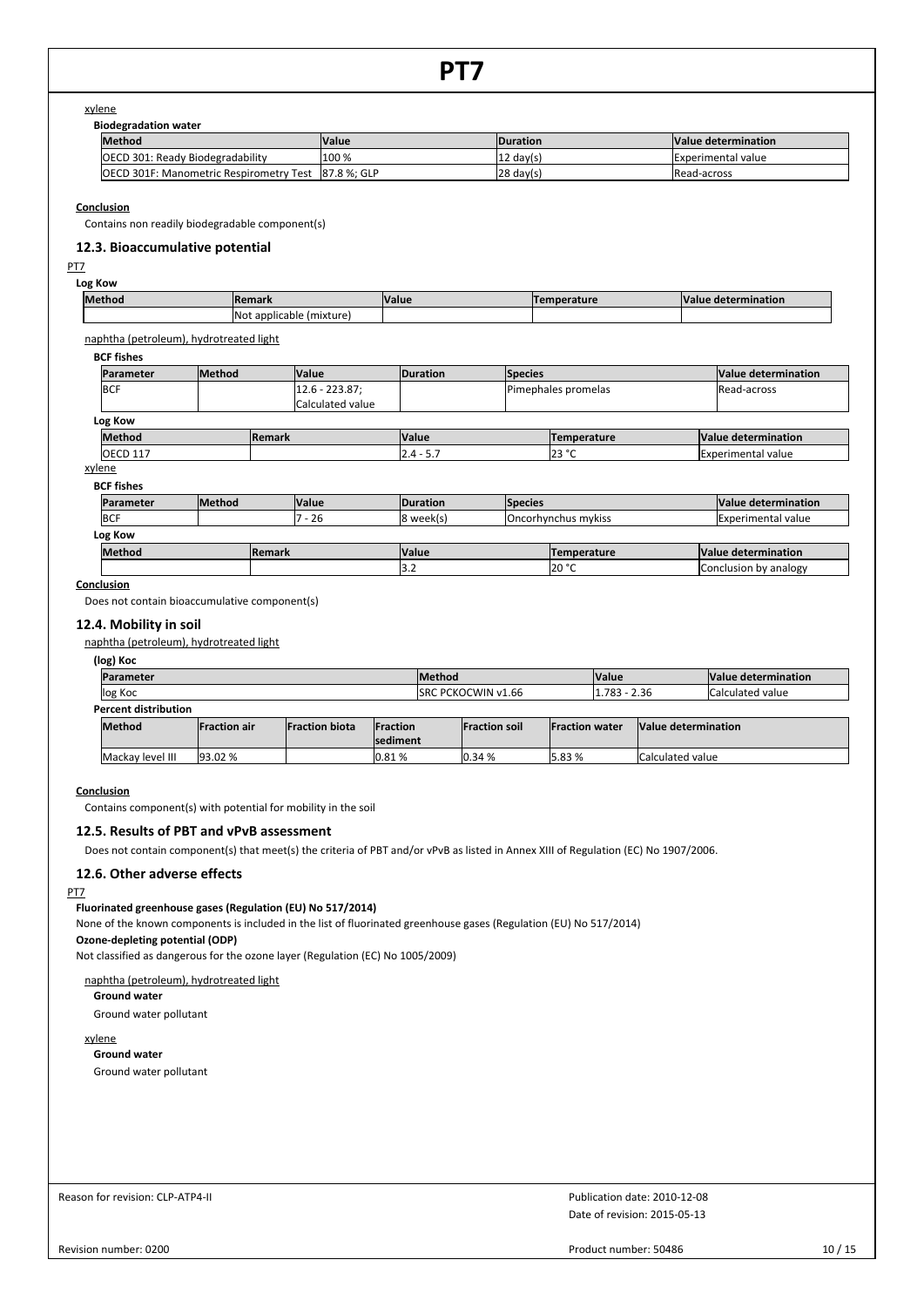# SECTION 13: Disposal considerations

The information in this section is a general description. If applicable and available, exposure scenarios are attached in annex. Always use the relevant exposure scenarios that correspond to your identified use.

# **13.1. Waste treatment methods**

### **13.1.1 Provisions relating to waste**

### **European Union**

Hazardous waste according to Directive 2008/98/EC.

Waste material code (Directive 2008/98/EC, Decision 2000/0532/EC).

08 01 11\* (wastes from MFSU and removal of paint and varnish: waste paint and varnish containing organic solvents or other hazardous substances). Depending on branch of industry and production process, also other waste codes may be applicable.

# **13.1.2 Disposal methods**

### **General**

Recycle/reuse. Specific treatment. Remove waste in accordance with local and/or national regulations. Hazardous waste shall not be mixed together with other waste. Different types of hazardous waste shall not be mixed together if this may entail a risk of pollution or create problems for the further management of the waste. Hazardous waste shall be managed responsibly. All entities that store, transport or handle hazardous waste shall take the necessary measures to prevent risks of pollution or damage to people or animals. Do not discharge into drains or the environment.

# **13.1.3 Packaging/Container**

# **European Union**

Waste material code packaging (Directive 2008/98/EC).

15 01 10\* (packaging containing residues of or contaminated by dangerous substances).

# SECTION 14: Transport information

# **Road (ADR)**

| 14.1. UN number                          |                                                                       |
|------------------------------------------|-----------------------------------------------------------------------|
| UN number                                | 1950                                                                  |
| 14.2. UN proper shipping name            |                                                                       |
| Proper shipping name                     | Aerosols                                                              |
| 14.3. Transport hazard class(es)         |                                                                       |
| Hazard identification number             |                                                                       |
| Class                                    |                                                                       |
| Classification code                      | 5F                                                                    |
| 14.4. Packing group                      |                                                                       |
| Packing group                            |                                                                       |
| Labels                                   | 2.1                                                                   |
| 14.5. Environmental hazards              |                                                                       |
| Environmentally hazardous substance mark | yes                                                                   |
| 14.6. Special precautions for user       |                                                                       |
| Special provisions                       | 190                                                                   |
| Special provisions                       | 327                                                                   |
| Special provisions                       | 344                                                                   |
| Special provisions                       | 625                                                                   |
| Limited quantities                       | Combination packagings: not more than 1 liter per inner packaging for |
|                                          | liquids. A package shall not weigh more than 30 kg. (gross mass)      |

# **Rail (RID)**

| 14.1. UN number                          |                                                                                                                                           |
|------------------------------------------|-------------------------------------------------------------------------------------------------------------------------------------------|
| UN number                                | 1950                                                                                                                                      |
| 14.2. UN proper shipping name            |                                                                                                                                           |
| Proper shipping name                     | Aerosols                                                                                                                                  |
| 14.3. Transport hazard class(es)         |                                                                                                                                           |
| Hazard identification number             | 23                                                                                                                                        |
| Class                                    |                                                                                                                                           |
| Classification code                      | <b>SF</b>                                                                                                                                 |
| 14.4. Packing group                      |                                                                                                                                           |
| Packing group                            |                                                                                                                                           |
| Labels                                   | 2.1                                                                                                                                       |
| 14.5. Environmental hazards              |                                                                                                                                           |
| Environmentally hazardous substance mark | yes                                                                                                                                       |
| 14.6. Special precautions for user       |                                                                                                                                           |
| Special provisions                       | 190                                                                                                                                       |
| Special provisions                       | 327                                                                                                                                       |
| Special provisions                       | 344                                                                                                                                       |
| Special provisions                       | 625                                                                                                                                       |
| Limited quantities                       | Combination packagings: not more than 1 liter per inner packaging for<br>liquids. A package shall not weigh more than 30 kg. (gross mass) |

### **Inland waterways (ADN)**

Reason for revision: CLP-ATP4-II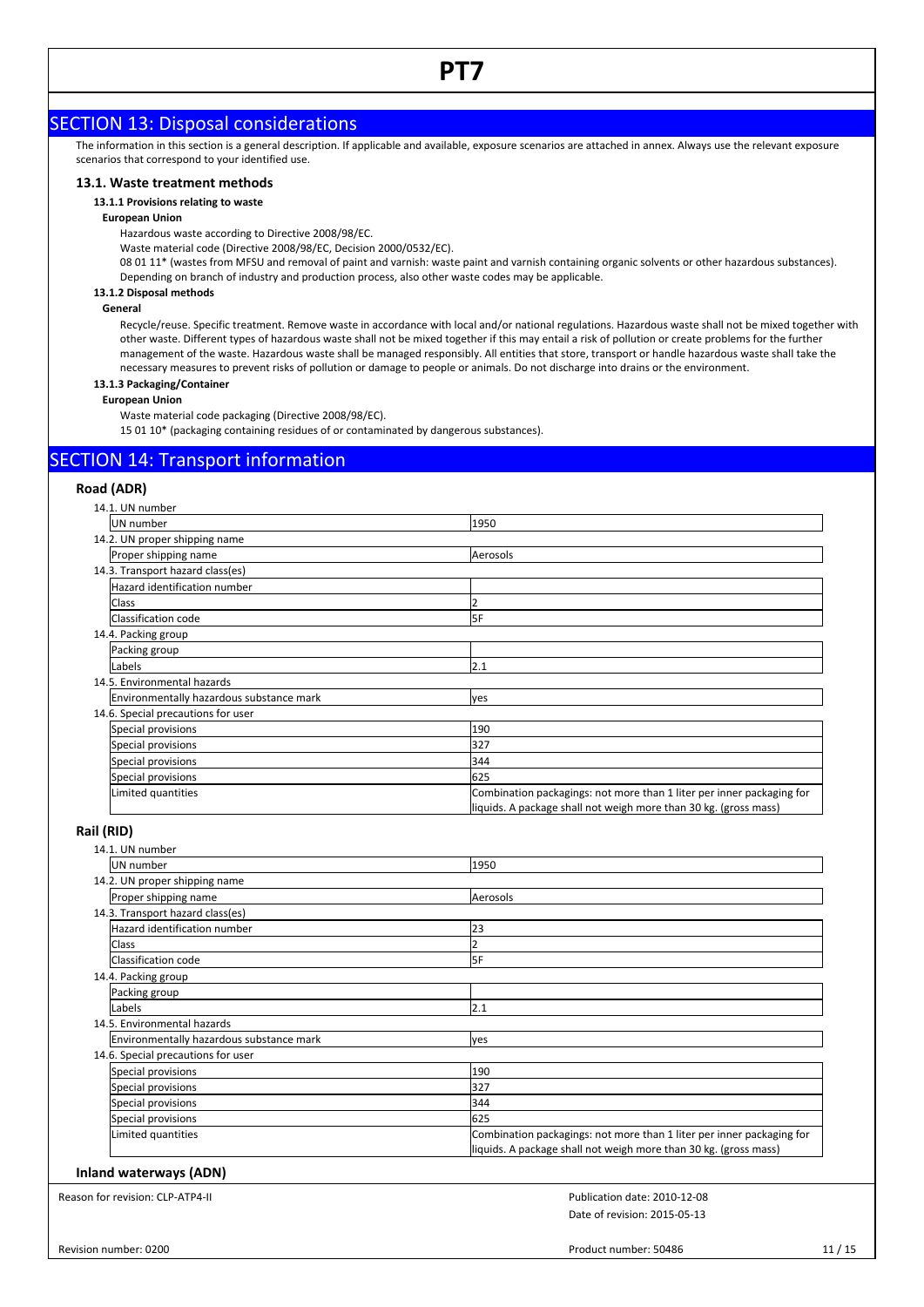| 14.1. UN number                          |                                                                                                                                           |
|------------------------------------------|-------------------------------------------------------------------------------------------------------------------------------------------|
| UN number                                | 1950                                                                                                                                      |
| 14.2. UN proper shipping name            |                                                                                                                                           |
| Proper shipping name                     | Aerosols                                                                                                                                  |
| 14.3. Transport hazard class(es)         |                                                                                                                                           |
| Class                                    |                                                                                                                                           |
| Classification code                      | <b>SF</b>                                                                                                                                 |
| 14.4. Packing group                      |                                                                                                                                           |
| Packing group                            |                                                                                                                                           |
| Labels                                   | 2.1                                                                                                                                       |
| 14.5. Environmental hazards              |                                                                                                                                           |
| Environmentally hazardous substance mark | yes                                                                                                                                       |
| 14.6. Special precautions for user       |                                                                                                                                           |
| Special provisions                       | 190                                                                                                                                       |
| Special provisions                       | 327                                                                                                                                       |
| Special provisions                       | 344                                                                                                                                       |
| Special provisions                       | 625                                                                                                                                       |
| Limited quantities                       | Combination packagings: not more than 1 liter per inner packaging for<br>liquids. A package shall not weigh more than 30 kg. (gross mass) |

# **Sea (IMDG/IMSBC)**

| 14.1. UN number                                                          |                                                                       |
|--------------------------------------------------------------------------|-----------------------------------------------------------------------|
| <b>UN</b> number                                                         | 1950                                                                  |
| 14.2. UN proper shipping name                                            |                                                                       |
| Proper shipping name                                                     | Aerosols                                                              |
| 14.3. Transport hazard class(es)                                         |                                                                       |
| <b>Class</b>                                                             | 2.1                                                                   |
| 14.4. Packing group                                                      |                                                                       |
| Packing group                                                            |                                                                       |
| Labels                                                                   | 2.1                                                                   |
| 14.5. Environmental hazards                                              |                                                                       |
| Marine pollutant                                                         | P                                                                     |
| Environmentally hazardous substance mark                                 | ves                                                                   |
| 14.6. Special precautions for user                                       |                                                                       |
| Special provisions                                                       | 63                                                                    |
| Special provisions                                                       | 190                                                                   |
| Special provisions                                                       | 277                                                                   |
| Special provisions                                                       | 327                                                                   |
| Special provisions                                                       | 344                                                                   |
| Special provisions                                                       | 959                                                                   |
| Limited quantities                                                       | Combination packagings: not more than 1 liter per inner packaging for |
|                                                                          | liquids. A package shall not weigh more than 30 kg. (gross mass)      |
| 14.7. Transport in bulk according to Annex II of Marpol and the IBC Code |                                                                       |
| Annex II of MARPOL 73/78                                                 | Not applicable                                                        |

# **Air (ICAO-TI/IATA-DGR)**

| 14.1. UN number                                        |                     |
|--------------------------------------------------------|---------------------|
| UN number                                              | 1950                |
| 14.2. UN proper shipping name                          |                     |
| Proper shipping name                                   | Aerosols, flammable |
| 14.3. Transport hazard class(es)                       |                     |
| <b>Class</b>                                           | 2.1                 |
| 14.4. Packing group                                    |                     |
| Packing group                                          |                     |
| Labels                                                 | 2.1                 |
| 14.5. Environmental hazards                            |                     |
| Environmentally hazardous substance mark               | yes                 |
| 14.6. Special precautions for user                     |                     |
| Special provisions                                     | A145                |
| Special provisions                                     | A167                |
| Special provisions                                     | A802                |
| limited quantities: maximum net quantity per packaging | 30 kg G             |

Reason for revision: CLP-ATP4-II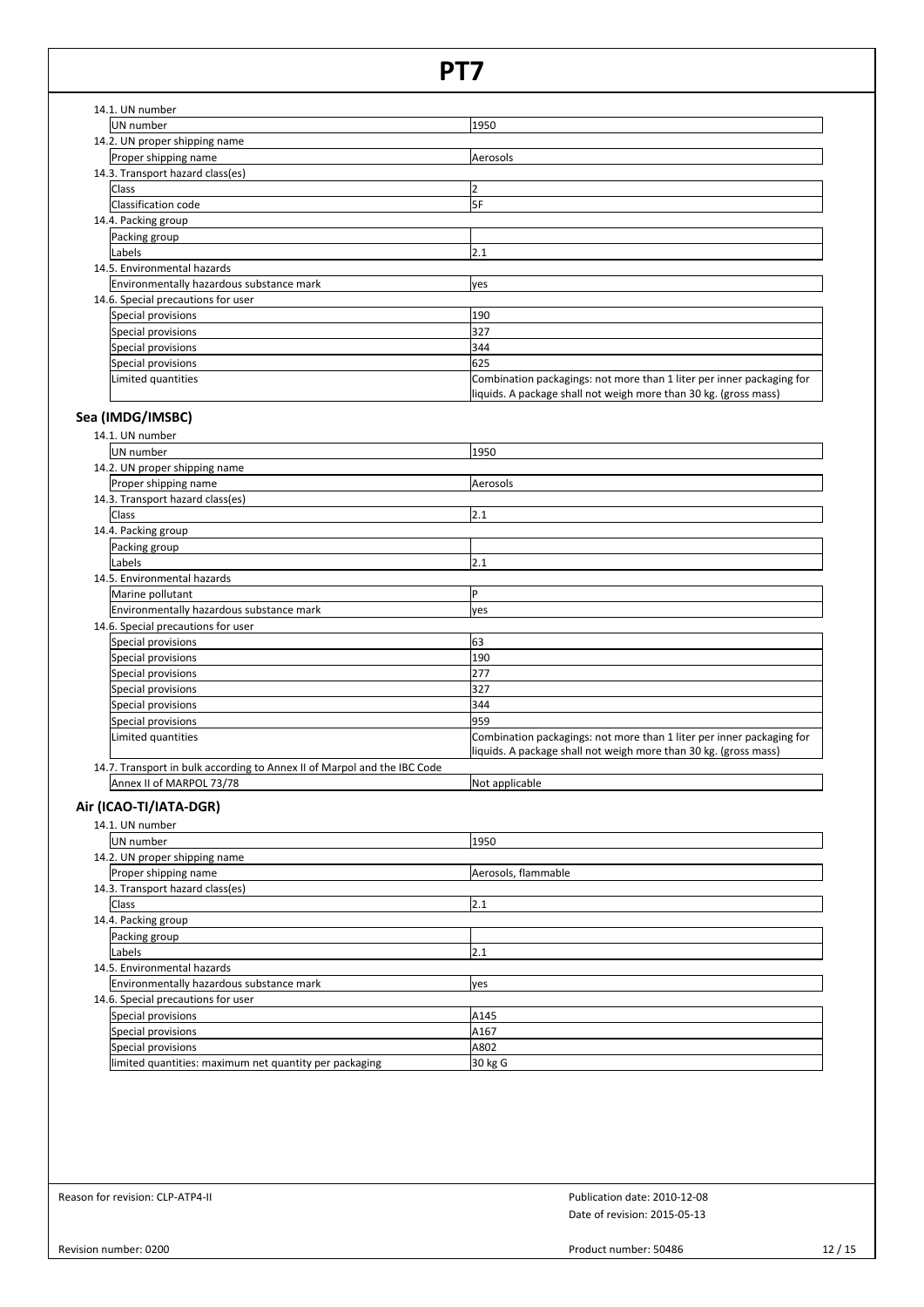# SECTION 15: Regulatory information<br>15.1. Safety, health and environmental regulations/legislation specific for the substance or mixture

# **European legislation:**

VOC content Directive 2010/75/EU

| ____<br>___        |        |
|--------------------|--------|
| <b>VOC content</b> | Remark |
| 99.07%             |        |
| 700.4 g/l          |        |
|                    |        |

Indicative occupational exposure limit values (Directive 98/24/EC, 2000/39/EC and 2009/161/EU)

| Dr.                                                    | CL:<br>ption"<br>ым |
|--------------------------------------------------------|---------------------|
| Xvlene.<br>pure<br>. isomer:<br>mixeo<br>$-$<br>$\sim$ | <b>Skin</b>         |

### REACH Annex XVII - Restriction

Contains component(s) subject to restrictions of Annex XVII of Regulation (EC) No 1907/2006: restrictions on the manufacture, placing on the market and use of certain dangerous substances, mixtures and articles.

|                                                   | Designation of the substance, of the group of<br>substances or of the mixture                                                                                                                                                                                                                                                                                                                                                                                                                                                                                                                                                                        | Conditions of restriction                                                                                                                                                                                                                                                                                                                                                                                                                                                                                                                                                                                                                                                                                                                                                                                                                                                                                                                                                                                                                                                                                                                                                                                                                                                                                                                                                                                                                                                                                                                                                                                                                                                                                                                                                                                                                                                                                                                                                                                                                                                                                                                                                                                                                                                                                                                                                                                                                                                                                                                                                                                                                                                                                                                                                                                                       |
|---------------------------------------------------|------------------------------------------------------------------------------------------------------------------------------------------------------------------------------------------------------------------------------------------------------------------------------------------------------------------------------------------------------------------------------------------------------------------------------------------------------------------------------------------------------------------------------------------------------------------------------------------------------------------------------------------------------|---------------------------------------------------------------------------------------------------------------------------------------------------------------------------------------------------------------------------------------------------------------------------------------------------------------------------------------------------------------------------------------------------------------------------------------------------------------------------------------------------------------------------------------------------------------------------------------------------------------------------------------------------------------------------------------------------------------------------------------------------------------------------------------------------------------------------------------------------------------------------------------------------------------------------------------------------------------------------------------------------------------------------------------------------------------------------------------------------------------------------------------------------------------------------------------------------------------------------------------------------------------------------------------------------------------------------------------------------------------------------------------------------------------------------------------------------------------------------------------------------------------------------------------------------------------------------------------------------------------------------------------------------------------------------------------------------------------------------------------------------------------------------------------------------------------------------------------------------------------------------------------------------------------------------------------------------------------------------------------------------------------------------------------------------------------------------------------------------------------------------------------------------------------------------------------------------------------------------------------------------------------------------------------------------------------------------------------------------------------------------------------------------------------------------------------------------------------------------------------------------------------------------------------------------------------------------------------------------------------------------------------------------------------------------------------------------------------------------------------------------------------------------------------------------------------------------------|
| naphtha (petroleum), hydrotreated light           | Liquid substances or mixtures which are<br>regarded as dangerous in accordance with<br>Directive 1999/45/EC or are fulfilling the<br>criteria for any of the following hazard classes<br>or categories set out in Annex I to Regulation<br>(EC) No 1272/2008:<br>(a) hazard classes 2.1 to 2.4, 2.6 and 2.7, 2.8<br>types A and B, 2.9, 2.10, 2.12, 2.13 categories 1<br>and 2, 2.14 categories 1 and 2, 2.15 types A to<br>(b) hazard classes 3.1 to 3.6, 3.7 adverse<br>effects on sexual function and fertility or on<br>development, 3.8 effects other than narcotic<br>effects, 3.9 and 3.10;<br>(c) hazard class 4.1;<br>(d) hazard class 5.1. | 1. Shall not be used in:<br>- ornamental articles intended to produce light or colour effects by means of different<br>phases, for example in ornamental lamps and ashtrays,<br>- tricks and jokes,<br>- games for one or more participants, or any article intended to be used as such, even with<br>ornamental aspects, 2. Articles not complying with paragraph 1 shall not be placed on the<br>market.3. Shall not be placed on the market if they contain a colouring agent, unless<br>required for fiscal reasons, or perfume, or both, if they:<br>- can be used as fuel in decorative oil lamps for supply to the general public, and,<br>- present an aspiration hazard and are labelled with R65 or H304,4. Decorative oil lamps for<br>supply to the general public shall not be placed on the market unless they conform to the<br>European Standard on Decorative oil lamps (EN 14059) adopted by the European Committee<br>for Standardisation (CEN).5. Without prejudice to the implementation of other Community<br>provisions relating to the classification, packaging and labelling of dangerous substances and<br>mixtures, suppliers shall ensure, before the placing on the market, that the following<br>requirements are met:<br>a) lamp oils, labelled with R65 or H304, intended for supply to the general public are visibly,<br>legibly and indelibly marked as follows: "Keep lamps filled with this liquid out of the reach of<br>children"; and, by 1 December 2010, "Just a sip of lamp oil $-$ or even sucking the wick of<br>lamps - may lead to life-threatening lung damage";<br>b) grill lighter fluids, labelled with R65 or H304, intended for supply to the general public are<br>legibly and indelibly marked by 1 December 2010 as follows: "Just a sip of grill lighter may<br>lead to life threatening lung damage";<br>c) lamp oils and grill lighters, labelled with R65 or H304, intended for supply to the general<br>public are packaged in black opaque containers not exceeding 1 litre by 1 December 2010.6.<br>No later than 1 June 2014, the Commission shall request the European Chemicals Agency to<br>prepare a dossier, in accordance with Article 69 of the present Regulation with a view to ban,<br>if appropriate, grill lighter fluids and fuel for decorative lamps, labelled R65 or H304,<br>intended for supply to the general public.7. Natural or legal persons placing on the market<br>for the first time lamp oils and grill lighter fluids, labelled with R65 or H304, shall by 1<br>December 2011, and annually thereafter, provide data on alternatives to lamp oils and grill<br>lighter fluids labelled R65 or H304 to the competent authority in the Member State<br>concerned. Member States shall make those data available to the Commission.' |
| naphtha (petroleum), hydrotreated light<br>xylene | Substances classified as flammable gases<br>category 1 or 2, flammable liquids categories 1<br>2 or 3, flammable solids category 1 or 2,<br>water, emit flammable gases, category 1, 2 or<br>3, pyrophoric liquids category 1 or pyrophoric<br>solids category 1, regardless of whether they<br>appear in Part 3 of Annex VI to that Regulation<br>or not.                                                                                                                                                                                                                                                                                           | 1. Shall not be used, as substance or as mixtures in aerosol dispensers where these aerosol<br>dispensers are intended for supply to the general public for entertainment and decorative<br>purposes such as the following:<br>substances and mixtures which, in contact with $-$ metallic glitter intended mainly for decoration,<br>- artificial snow and frost,<br>- "whoopee" cushions,<br>- silly string aerosols,<br>- imitation excrement,<br>- horns for parties,<br>- decorative flakes and foams,<br>— artificial cobwebs,<br>- stink bombs.2. Without prejudice to the application of other Community provisions on the<br>classification, packaging and labelling of substances, suppliers shall ensure before the placing<br>on the market that the packaging of aerosol dispensers referred to above is marked visibly,<br>legibly and indelibly with:<br>"For professional users only".3. By way of derogation, paragraphs 1 and 2 shall not apply to<br>the aerosol dispensers referred to Article 8 (1a) of Council Directive 75/ 324/EEC.4. The<br>aerosol dispensers referred to in paragraphs 1 and 2 shall not be placed on the market unless<br>they conform to the requirements indicated.                                                                                                                                                                                                                                                                                                                                                                                                                                                                                                                                                                                                                                                                                                                                                                                                                                                                                                                                                                                                                                                                                                                                                                                                                                                                                                                                                                                                                                                                                                                                                                                                               |

# **National legislation Belgium**

PT7

No data available

Reason for revision: CLP-ATP4-II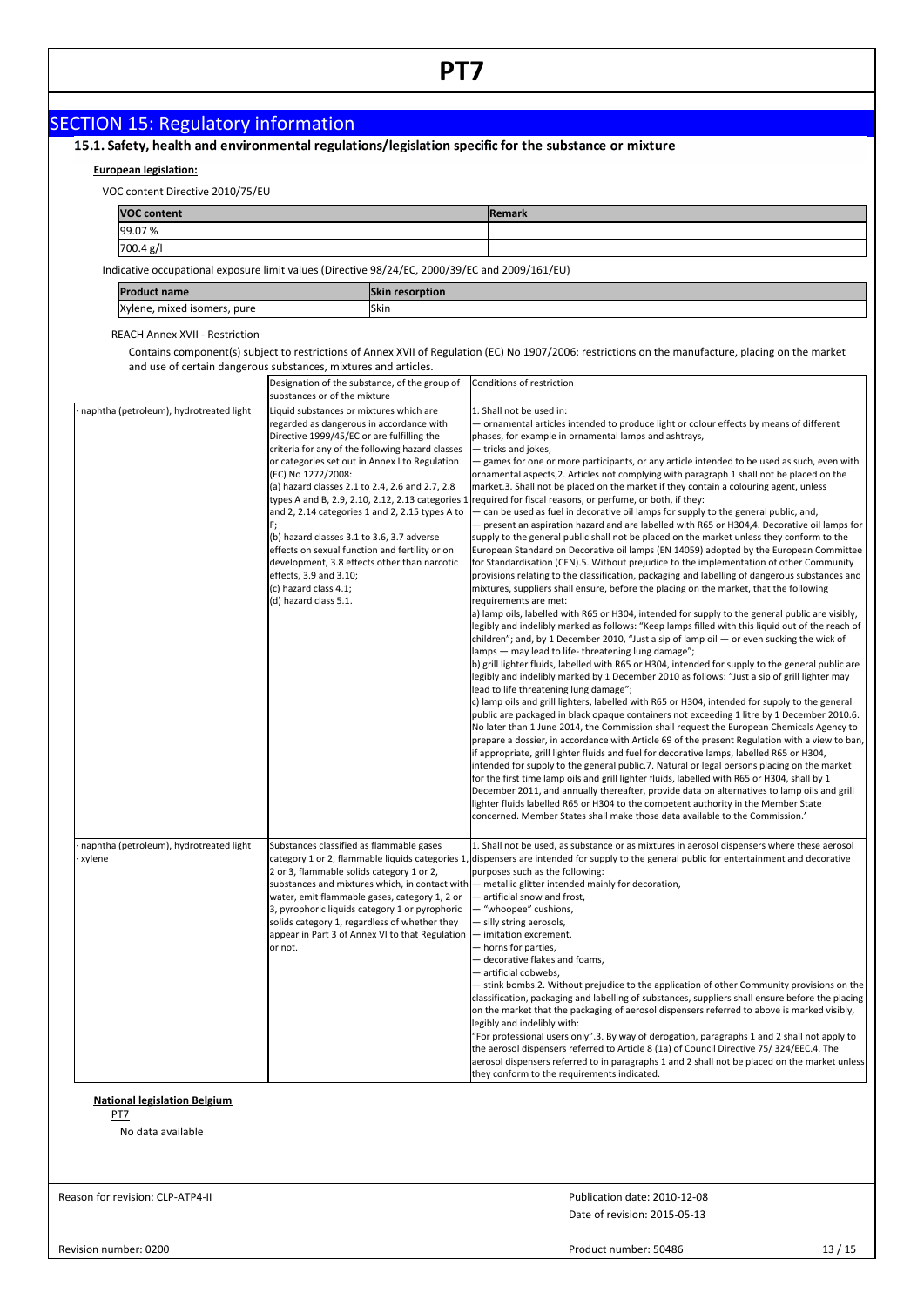|                                                                               | PT7                                                                                                                                                                                                                                                                                          |
|-------------------------------------------------------------------------------|----------------------------------------------------------------------------------------------------------------------------------------------------------------------------------------------------------------------------------------------------------------------------------------------|
|                                                                               |                                                                                                                                                                                                                                                                                              |
| xylene<br>Résorption peau                                                     | Xylène, isomères mixtes, purs; D; La mention "D" signifie que la résorption de l'agent, via la peau, les muqueuses ou les<br>yeux, constitue une partie importante de l'exposition totale. Cette résorption peut se faire tant par contact direct que par<br>présence de l'agent dans l'air. |
| <b>National legislation The Netherlands</b>                                   |                                                                                                                                                                                                                                                                                              |
| PT7                                                                           |                                                                                                                                                                                                                                                                                              |
| Waste identification (the<br>Netherlands)                                     | LWCA (the Netherlands): KGA category 06                                                                                                                                                                                                                                                      |
| xylene                                                                        |                                                                                                                                                                                                                                                                                              |
| Huidopname (wettelijk)                                                        | Xyleen (o-,m- en p-isomeren); H                                                                                                                                                                                                                                                              |
| SZW - Lijst van voor de<br>voortplanting giftige stoffen<br>(ontwikkeling)    | xyleen; 2; Suspected of damaging the unborn child.                                                                                                                                                                                                                                           |
| <b>National legislation France</b><br>PT7                                     |                                                                                                                                                                                                                                                                                              |
| No data available<br>xylene                                                   |                                                                                                                                                                                                                                                                                              |
| VME - Risque de pénétration<br>percutanée                                     | Xylènes, isomères mixtes, purs; PP                                                                                                                                                                                                                                                           |
| <b>National legislation Germany</b><br>PT7                                    |                                                                                                                                                                                                                                                                                              |
| <b>WGK</b>                                                                    | 3; Classification water polluting based on the components in compliance with Verwaltungsvorschrift wassergefährdender<br>Stoffe (VwVwS) of 27 July 2005 (Anhang 4)                                                                                                                           |
| naphtha (petroleum), hydrotreated light                                       |                                                                                                                                                                                                                                                                                              |
| TA-Luft                                                                       | 5.2.5;                                                                                                                                                                                                                                                                                       |
| dimethyl ether                                                                |                                                                                                                                                                                                                                                                                              |
| TA-Luft                                                                       | 5.2.5                                                                                                                                                                                                                                                                                        |
| xylene                                                                        |                                                                                                                                                                                                                                                                                              |
| TA-Luft                                                                       | 5.2.5;                                                                                                                                                                                                                                                                                       |
| xylene<br>Skin absorption<br>Other relevant data                              | Xylene, o-, m-, p- or mixed isomers; Sk                                                                                                                                                                                                                                                      |
| PT7<br>No data available                                                      |                                                                                                                                                                                                                                                                                              |
| naphtha (petroleum), hydrotreated light                                       |                                                                                                                                                                                                                                                                                              |
| TLV - Carcinogen<br><u>xylene</u>                                             | Mineral oil, pure, highly and severely refined; A4                                                                                                                                                                                                                                           |
| TLV - Carcinogen                                                              | Xylene (all isomers); A4                                                                                                                                                                                                                                                                     |
| IARC - classification                                                         | 3; Xylenes                                                                                                                                                                                                                                                                                   |
| 15.2. Chemical safety assessment                                              | No chemical safety assessment has been conducted for the mixture.                                                                                                                                                                                                                            |
| <b>SECTION 16: Other information</b>                                          |                                                                                                                                                                                                                                                                                              |
|                                                                               | Full text of any H-statements referred to under headings 2 and 3:                                                                                                                                                                                                                            |
| H220 Extremely flammable gas.                                                 |                                                                                                                                                                                                                                                                                              |
| H222 Extremely flammable aerosol.                                             |                                                                                                                                                                                                                                                                                              |
| H225 Highly flammable liquid and vapour.<br>H226 Flammable liquid and vapour. |                                                                                                                                                                                                                                                                                              |
| H229 Pressurised container: May burst if heated.                              |                                                                                                                                                                                                                                                                                              |
|                                                                               | H280 Contains gas under pressure; may explode if heated.                                                                                                                                                                                                                                     |
| H304 May be fatal if swallowed and enters airways.                            |                                                                                                                                                                                                                                                                                              |
| H312 Harmful in contact with skin.                                            |                                                                                                                                                                                                                                                                                              |
| H315 Causes skin irritation.<br>H332 Harmful if inhaled.                      |                                                                                                                                                                                                                                                                                              |
| H336 May cause drowsiness or dizziness.                                       |                                                                                                                                                                                                                                                                                              |
| H411 Toxic to aquatic life with long lasting effects.                         |                                                                                                                                                                                                                                                                                              |
| $(*)$                                                                         | INTERNAL CLASSIFICATION BY BIG                                                                                                                                                                                                                                                               |
| CLP (EU-GHS)                                                                  | Classification, labelling and packaging (Globally Harmonised System in Europe)                                                                                                                                                                                                               |
| <b>DMEL</b>                                                                   | Derived Minimal Effect Level                                                                                                                                                                                                                                                                 |
| <b>DNEL</b>                                                                   | Derived No Effect Level                                                                                                                                                                                                                                                                      |
| <b>EC50</b>                                                                   | <b>Effect Concentration 50 %</b>                                                                                                                                                                                                                                                             |

Reason for revision: CLP-ATP4-II